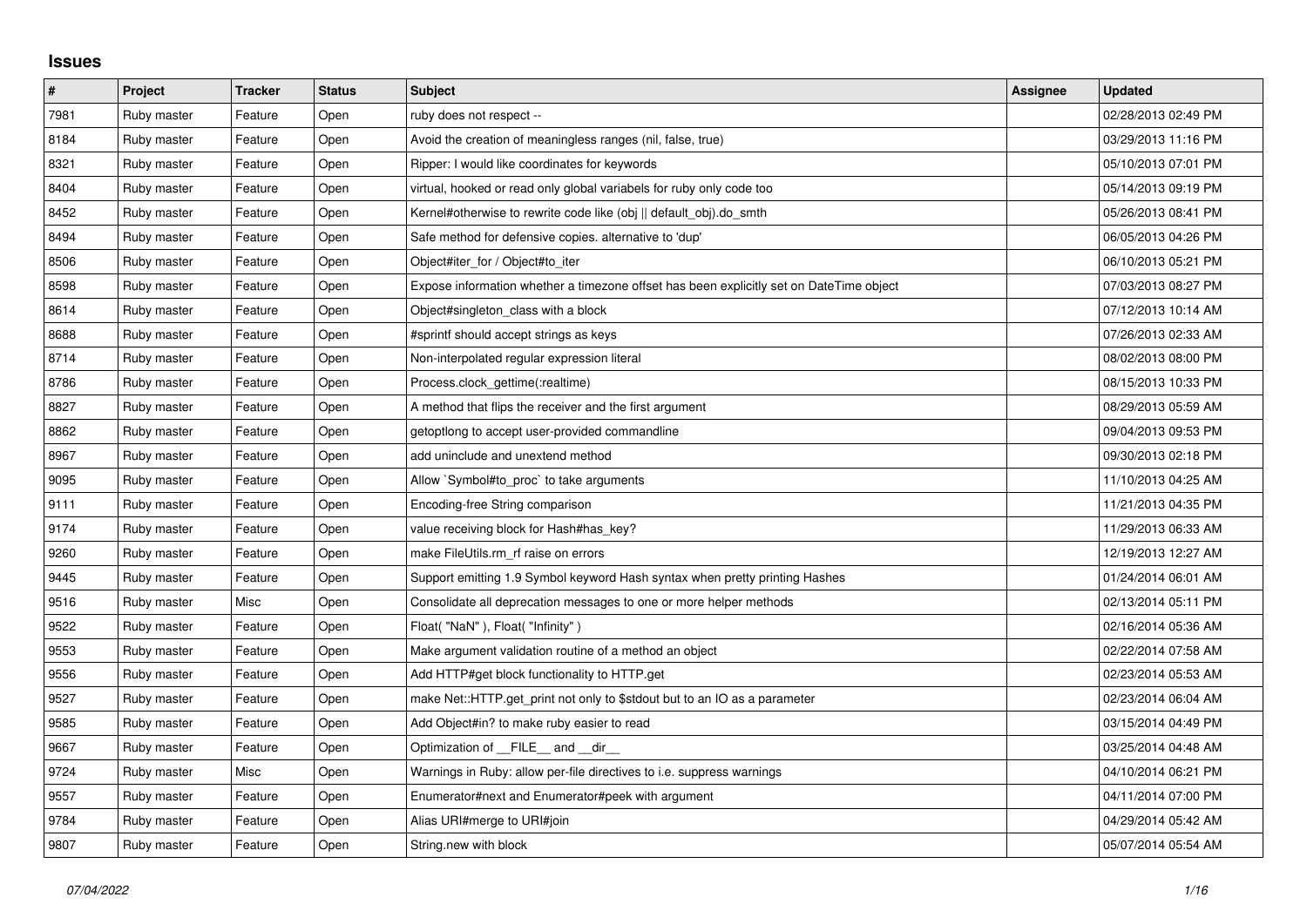| $\vert$ # | Project     | <b>Tracker</b> | <b>Status</b> | Subject                                                                                      | Assignee | <b>Updated</b>      |
|-----------|-------------|----------------|---------------|----------------------------------------------------------------------------------------------|----------|---------------------|
| 9832      | Ruby master | Misc           | Open          | better concurrency in threads                                                                |          | 05/12/2014 12:33 PM |
| 9853      | Ruby master | Feature        | Open          | Please consider quoted generation of hash like in %h( foo bar bee blaa)                      |          | 05/19/2014 04:43 PM |
| 9871      | Ruby master | Feature        | Open          | load a ruby library which doesn't have extension                                             |          | 05/28/2014 10:07 AM |
| 9887      | Ruby master | Feature        | Open          | Add uninclude please                                                                         |          | 05/31/2014 01:33 PM |
| 9909      | Ruby master | Feature        | Open          | why shouldn't constant lookup check the nesting of module's name                             |          | 06/07/2014 02:18 AM |
| 9929      | Ruby master | Feature        | Open          | add with default method to Hash                                                              |          | 06/11/2014 12:08 AM |
| 9953      | Ruby master | Feature        | Open          | set_trace_func values which could be frozen or symbols                                       |          | 06/19/2014 10:44 PM |
| 10000     | Ruby master | Feature        | Open          | format width and precision with symbol hash                                                  |          | 07/01/2014 01:25 AM |
| 10051     | Ruby master | Feature        | Open          | nbsp isn't remove with trim                                                                  |          | 07/17/2014 08:02 AM |
| 10176     | Ruby master | Feature        | Open          | Document how to perform net/http calls in parallel                                           |          | 08/27/2014 10:46 PM |
| 10215     | Ruby master | Feature        | Open          | prohibit subclassing for classes without allocator in Ruby                                   |          | 09/08/2014 07:29 AM |
| 10177     | Ruby master | Feature        | Open          | Hash#has_key? and Hash#has_value? should be deprecated                                       |          | 09/19/2014 06:01 PM |
| 8366      | Ruby master | Feature        | Open          | Exception.message take time to execute depending on the instance variables                   |          | 09/22/2014 06:41 AM |
| 10305     | Ruby master | Feature        | Open          | Method for resolving all autoload statements / Add warning on autoload when used with chroot |          | 09/29/2014 02:05 PM |
| 10308     | Ruby master | Feature        | Open          | Pipes in Ruby                                                                                |          | 09/30/2014 11:21 PM |
| 10331     | Ruby master | Feature        | Open          | String#to_r to recognize negative denominators                                               |          | 10/06/2014 02:44 PM |
| 10332     | Ruby master | Feature        | Open          | Rational literal for mixed fractions                                                         |          | 10/06/2014 02:55 PM |
| 10343     | Ruby master | Feature        | Open          | Postfix notations for 'when' and 'else' inside 'case' statement                              |          | 10/08/2014 05:25 PM |
| 10366     | Ruby master | Feature        | Open          | New inspection form for rational                                                             |          | 10/11/2014 12:50 AM |
| 10327     | Ruby master | Feature        | Open          | Bool/False/True module for '==='                                                             |          | 10/15/2014 02:42 PM |
| 10424     | Ruby master | Misc           | Open          | Error message when sorting NaN                                                               |          | 10/25/2014 02:13 PM |
| 10425     | Ruby master | Feature        | Open          | A predicate method to tell if a number is near another                                       |          | 10/26/2014 01:47 AM |
| 10391     | Ruby master | Feature        | Open          | Provide %eISO-8859-1'string \xAA literal' string literals with explicit encoding             |          | 10/28/2014 10:27 AM |
| 10455     | Ruby master | Feature        | Open          | [PATCH 0/n] Combine interface for creating new matrix                                        |          | 10/29/2014 10:17 PM |
| 10474     | Ruby master | Feature        | Open          | [PATCH 1/1] Refactoring math.c (Combined some macros into one macro)                         |          | 11/10/2014 10:29 PM |
| 10175     | Ruby master | Feature        | Open          | There's no reason to prefer Proc.new over Kernel#proc anymore                                |          | 11/10/2014 11:07 PM |
| 10386     | Ruby master | Feature        | Open          | [PATCH 3/3] There is little possibility of using m_sqrt at complex.c                         |          | 11/10/2014 11:10 PM |
| 10505     | Ruby master | Feature        | Open          | [PATCH 2/n] DDDDDDDD./Object#eql? with block. (ja/en)                                        |          | 11/13/2014 05:52 PM |
| 10426     | Ruby master | Feature        | Open          | A predicate to express congruence                                                            |          | 11/14/2014 02:11 AM |
| 10552     | Ruby master | Feature        | Open          | [PATCH] Add Enumerable#frequencies and Enumerable#relative_frequencies                       |          | 11/30/2014 11:56 AM |
| 8566      | Ruby master | Feature        | Open          | [PATCH] Allow to configure additional preludes                                               |          | 12/10/2014 01:13 PM |
| 10589     | Ruby master | Feature        | Open          | [TracePoint API] Make THREAD_{BEGIN, END} events return some context information             |          | 12/11/2014 04:27 PM |
| 10645     | Ruby master | Feature        | Open          | Consider adding support of .first to MatchData object like MatchData[0]                      |          | 12/25/2014 06:50 AM |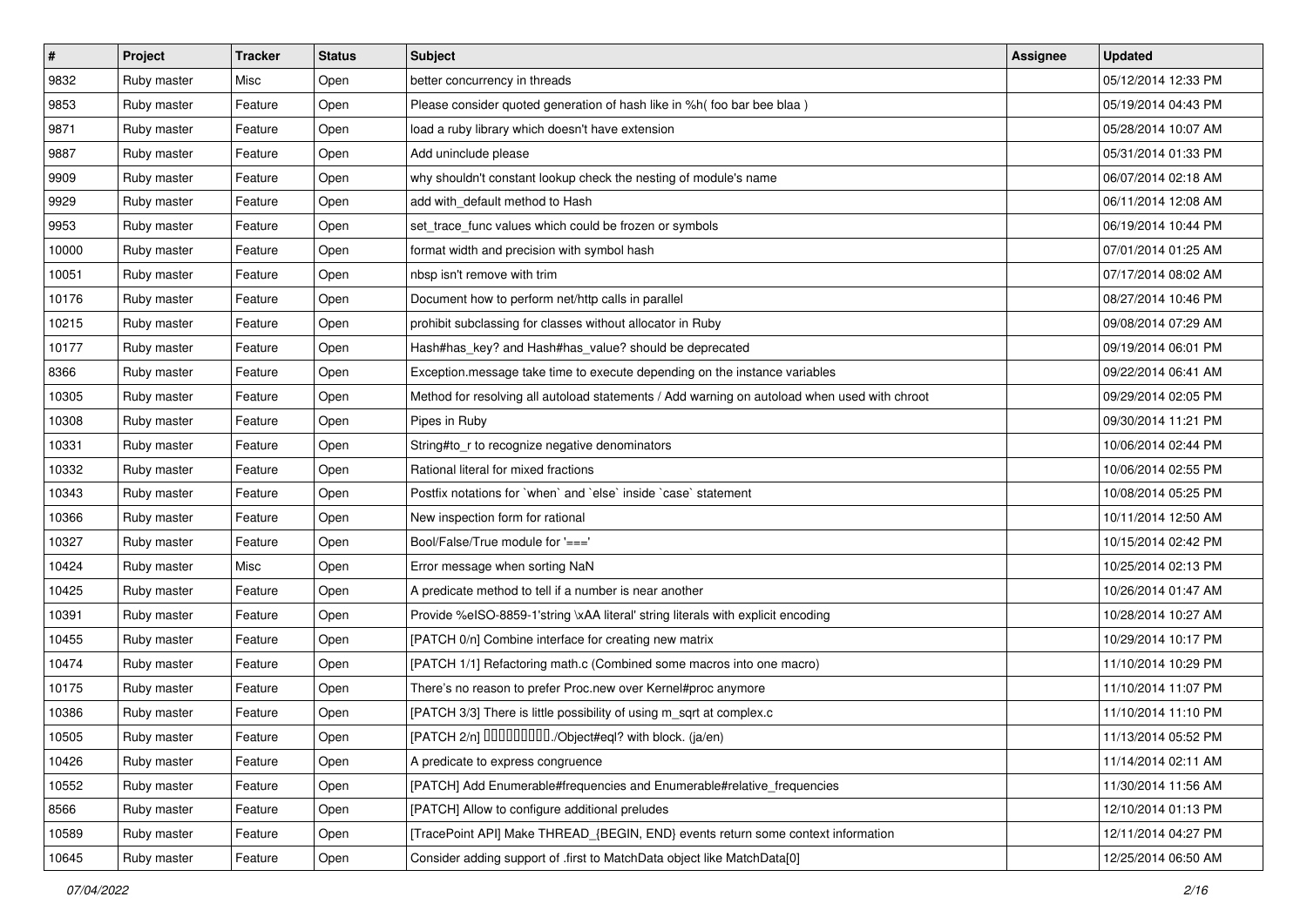| $\vert$ # | Project     | <b>Tracker</b> | <b>Status</b> | <b>Subject</b>                                                                                                     | Assignee | <b>Updated</b>      |
|-----------|-------------|----------------|---------------|--------------------------------------------------------------------------------------------------------------------|----------|---------------------|
| 10683     | Ruby master | Feature        | Open          | fix inconsistent behavior of Kernel. Hash()                                                                        |          | 01/02/2015 06:00 AM |
| 10663     | Ruby master | Feature        | Open          | Consider adding support for String input to File. methods                                                          |          | 01/05/2015 12:47 AM |
| 10701     | Ruby master | Feature        | Open          | Class: Array 2 New methods                                                                                         |          | 01/08/2015 07:21 AM |
| 10729     | Ruby master | Feature        | Open          | Array method to subtract in place                                                                                  |          | 01/11/2015 02:29 PM |
| 10728     | Ruby master | Feature        | Open          | Warning for Fixnum#size to use RbConfig::SIZEOF['long']                                                            |          | 01/11/2015 04:23 PM |
| 10770     | Ruby master | Feature        | Open          | chr and ord behavior for ill-formed byte sequences and surrogate code points                                       |          | 01/22/2015 10:19 AM |
| 10255     | Ruby master | Feature        | Open          | Math.log: check domain of base argument                                                                            |          | 01/27/2015 02:32 AM |
| 10726     | Ruby master | Feature        | Open          | [PATCH 4/4] * New methods: Set#power                                                                               |          | 01/28/2015 07:48 AM |
| 8564      | Ruby master | Feature        | Open          | Extend Module#attr methods                                                                                         |          | 02/05/2015 07:39 PM |
| 10851     | Ruby master | Feature        | Open          | Introduce Regexp#fetch                                                                                             |          | 02/13/2015 11:15 AM |
| 10879     | Ruby master | Feature        | Open          | UnboundMethod#to_proc                                                                                              |          | 02/21/2015 07:56 PM |
| 10869     | Ruby master | Feature        | Open          | Add support for option to pre-compile Ruby files                                                                   |          | 02/23/2015 11:08 AM |
| 10882     | Ruby master | Feature        | Open          | Provide Levenshtein distance implementation as part of stdlib                                                      |          | 02/26/2015 03:56 PM |
| 10927     | Ruby master | Feature        | Open          | [PATCH] Add default empty string to string replacements                                                            |          | 03/04/2015 10:49 AM |
| 10863     | Ruby master | Feature        | Open          | allow protected class methods to be callable from instance methods                                                 |          | 04/01/2015 06:11 PM |
| 10152     | Ruby master | Feature        | Open          | String#strip doesn't remove non-breaking space                                                                     |          | 04/12/2015 07:36 PM |
| 9725      | Ruby master | Feature        | Open          | Do not inspect NameError target object unless verbose                                                              |          | 05/08/2015 02:18 AM |
| 11148     | Ruby master | Feature        | Open          | Add a way to require files, but not raise an exception when the file isn't found                                   |          | 05/13/2015 05:57 PM |
| 11177     | Ruby master | Bug            | Open          | <b>DATALEOFILILILILILI</b>                                                                                         |          | 05/25/2015 03:49 AM |
| 11183     | Ruby master | Bug            | Open          | Cumulative error on Complex::   ** 100000000000000000000000000000000                                               |          | 05/26/2015 08:32 AM |
| 11305     | Ruby master | Feature        | Open          | [ipaddr] include the IP address in question within the InvalidAddressError exception message                       |          | 06/25/2015 04:25 AM |
| 11315     | Ruby master | Feature        | Open          | [PATCH] Add Array#^ for parity with other set-like operations.                                                     |          | 06/29/2015 05:05 AM |
| 10585     | Ruby master | Feature        | Open          | struct: speedup struct.attr = $v$ for first 10 attributes and struct[:attr] for big structs                        |          | 06/30/2015 08:18 PM |
| 11309     | Ruby master | Feature        | Open          | Iterator over string matches                                                                                       |          | 07/01/2015 08:35 AM |
| 11323     | Ruby master | Feature        | Open          | Documentation update on how uniq works / guarantee of order                                                        |          | 07/02/2015 03:34 AM |
| 9918      | Ruby master | Feature        | Open          | Exception#cause should be shown in output and #inspect                                                             |          | 07/13/2015 02:32 PM |
| 11347     | Ruby master | Feature        | Open          | Errors with cause not reported properly to console                                                                 |          | 07/15/2015 04:39 PM |
| 11355     | Ruby master | Misc           | Open          | Exceptions inheriting from Timeout:: Error should behave the same way                                              |          | 07/15/2015 04:59 PM |
| 10949     | Ruby master | Feature        | Open          | Time is WB unprotected                                                                                             |          | 07/23/2015 05:55 PM |
| 11429     | Ruby master | Feature        | Open          | Local variable assignment via regex ===                                                                            |          | 08/10/2015 11:26 PM |
| 11446     | Ruby master | Feature        | Open          | Possible work around for the requirement to supplying arguments like this: .map(&:method, <arguments>)</arguments> |          | 08/14/2015 04:40 PM |
| 11475     | Ruby master | Feature        | Open          | AST transforms                                                                                                     |          | 08/21/2015 11:14 AM |
| 8437      | Ruby master | Feature        | Open          | custom operators, unicode                                                                                          |          | 08/30/2015 03:05 AM |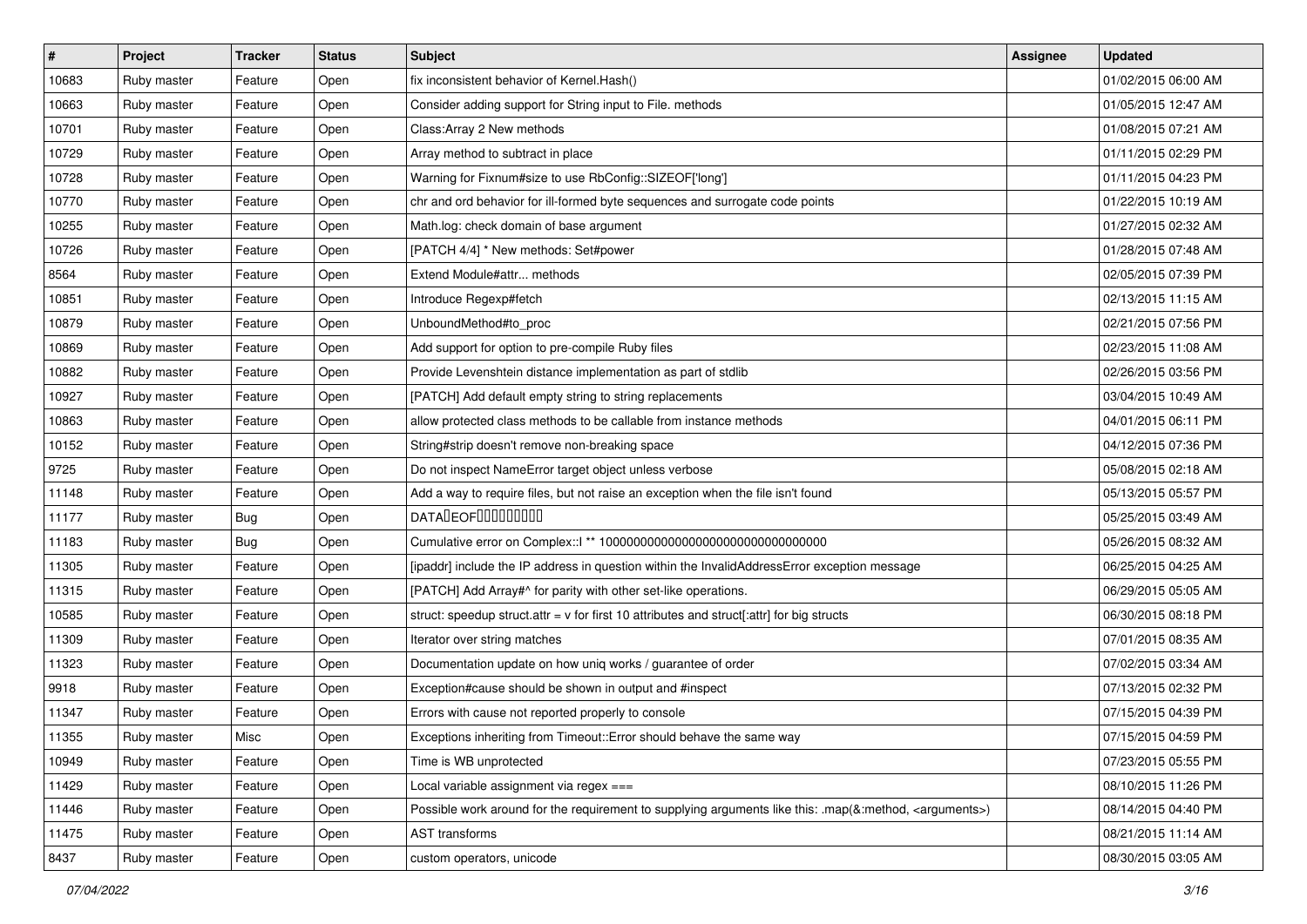| $\vert$ # | Project     | <b>Tracker</b> | <b>Status</b> | <b>Subject</b>                                                                                                                             | <b>Assignee</b> | <b>Updated</b>      |
|-----------|-------------|----------------|---------------|--------------------------------------------------------------------------------------------------------------------------------------------|-----------------|---------------------|
| 11507     | Ruby master | Feature        | Open          | Net::HTTP should use TCP CORK or TCP NOPUSH to avoid fragmenting packets                                                                   |                 | 09/04/2015 09:47 AM |
| 9830      | Ruby master | Feature        | Assigned      | Support for GOST private/public keys                                                                                                       |                 | 09/13/2015 03:10 AM |
| 6047      | Ruby master | Feature        | Assigned      | read_all: Grow buffer exponentially in generic case                                                                                        |                 | 09/13/2015 03:19 AM |
| 6133      | Ruby master | Feature        | Assigned      | SSLSocket <sup>[</sup> shutdown <sup>[11]</sup>                                                                                            |                 | 09/13/2015 03:22 AM |
| 10179     | Ruby master | Feature        | Open          | Net::HTTP::Get.new("https://google.com").basic_auth(user_name, password) should throw exception<br>stating the need to set use_ssl to true |                 | 09/13/2015 03:25 AM |
| 9613      | Ruby master | Feature        | Open          | Warn about unsafe ossl ciphers                                                                                                             |                 | 09/13/2015 03:27 AM |
| 10519     | Ruby master | Feature        | Open          | <b>TLS Renegotiation</b>                                                                                                                   |                 | 09/13/2015 03:29 AM |
| 11514     | Ruby master | <b>Bug</b>     | Open          | AIX6.1 - Ruby 2.2.3 - Segmentation fault in :byteslice                                                                                     |                 | 09/18/2015 07:39 AM |
| 11570     | Ruby master | Misc           | Open          | Clarify autoload chaining behavior                                                                                                         |                 | 10/06/2015 04:52 PM |
| 11577     | Ruby master | Feature        | Open          | Add encodeURIComponent compatible API for URI                                                                                              |                 | 10/09/2015 01:40 PM |
| 11583     | Ruby master | Feature        | Open          | Add File#unlink                                                                                                                            |                 | 10/12/2015 05:40 AM |
| 11582     | Ruby master | Bug            | Open          | On Solaris, Rational#** returns -Infinity for Rational(0) when passed a negative Float                                                     |                 | 10/13/2015 03:12 AM |
| 11597     | Ruby master | Feature        | Open          | Add Linux-specific setfsuid(2)/setfsgid(2)                                                                                                 |                 | 10/15/2015 10:08 PM |
| 11415     | Ruby master | Feature        | Open          | autoload with a Proc                                                                                                                       |                 | 10/21/2015 08:38 PM |
| 11295     | Ruby master | Misc           | Open          | Request for comments about error messages                                                                                                  |                 | 10/22/2015 09:12 AM |
| 10181     | Ruby master | Feature        | Open          | New method File.openat()                                                                                                                   |                 | 10/22/2015 12:12 PM |
| 11629     | Ruby master | Feature        | Open          | Implement Enhanced Mail System Status Codes (rfc1893)                                                                                      |                 | 10/28/2015 10:38 AM |
| 11634     | Ruby master | Feature        | Open          | [PATCH] variable.c (rb_global_tbl): convert to id_table                                                                                    |                 | 10/29/2015 08:11 PM |
| 10983     | Ruby master | Misc           | Open          | Why blocks make Ruby methods 439% slower?                                                                                                  |                 | 11/10/2015 06:21 AM |
| 11694     | Ruby master | Feature        | Open          | Numeric#nonpositive?, nonnegative?                                                                                                         |                 | 11/16/2015 12:56 AM |
| 11700     | Ruby master | Feature        | Open          | positive flags for reverse lookup to socket                                                                                                |                 | 11/17/2015 02:48 AM |
| 11723     | Ruby master | Feature        | Open          | CGI library should give access to raw request body                                                                                         |                 | 11/20/2015 07:06 PM |
| 11630     | Ruby master | Feature        | Open          | possibility to serialize Proc or Lambda                                                                                                    |                 | 11/23/2015 01:34 PM |
| 11588     | Ruby master | Feature        | Open          | Implement structured warnings                                                                                                              |                 | 12/06/2015 08:48 PM |
| 11786     | Ruby master | Feature        | Open          | [PATCH] micro-optimize case dispatch even harder                                                                                           |                 | 12/09/2015 09:58 AM |
| 11781     | Ruby master | Feature        | Open          | Would it be possible to alias .prepend() towards .unshift() for class Array by default?                                                    |                 | 12/09/2015 12:46 PM |
| 11796     | Ruby master | Feature        | Open          | [PATCH] Refactor reduce call get_stat()                                                                                                    |                 | 12/09/2015 02:33 PM |
| 11690     | Ruby master | Feature        | Open          | Update Hash during multiple assignment                                                                                                     |                 | 12/10/2015 12:26 PM |
| 8544      | Ruby master | Feature        | Open          | OpenURI should open 'file://' URIs                                                                                                         |                 | 12/12/2015 04:30 PM |
| 11817     | Ruby master | Feature        | Open          | map.parallel                                                                                                                               |                 | 12/15/2015 04:28 AM |
| 10251     | Ruby master | Feature        | Open          | URI: Support wildcards (globbing) in no_proxy                                                                                              |                 | 12/16/2015 05:22 AM |
| 10168     | Ruby master | Feature        | Open          | Native Object#inspect method should single quote strings that don't need to be double quoted                                               |                 | 01/01/2016 08:27 PM |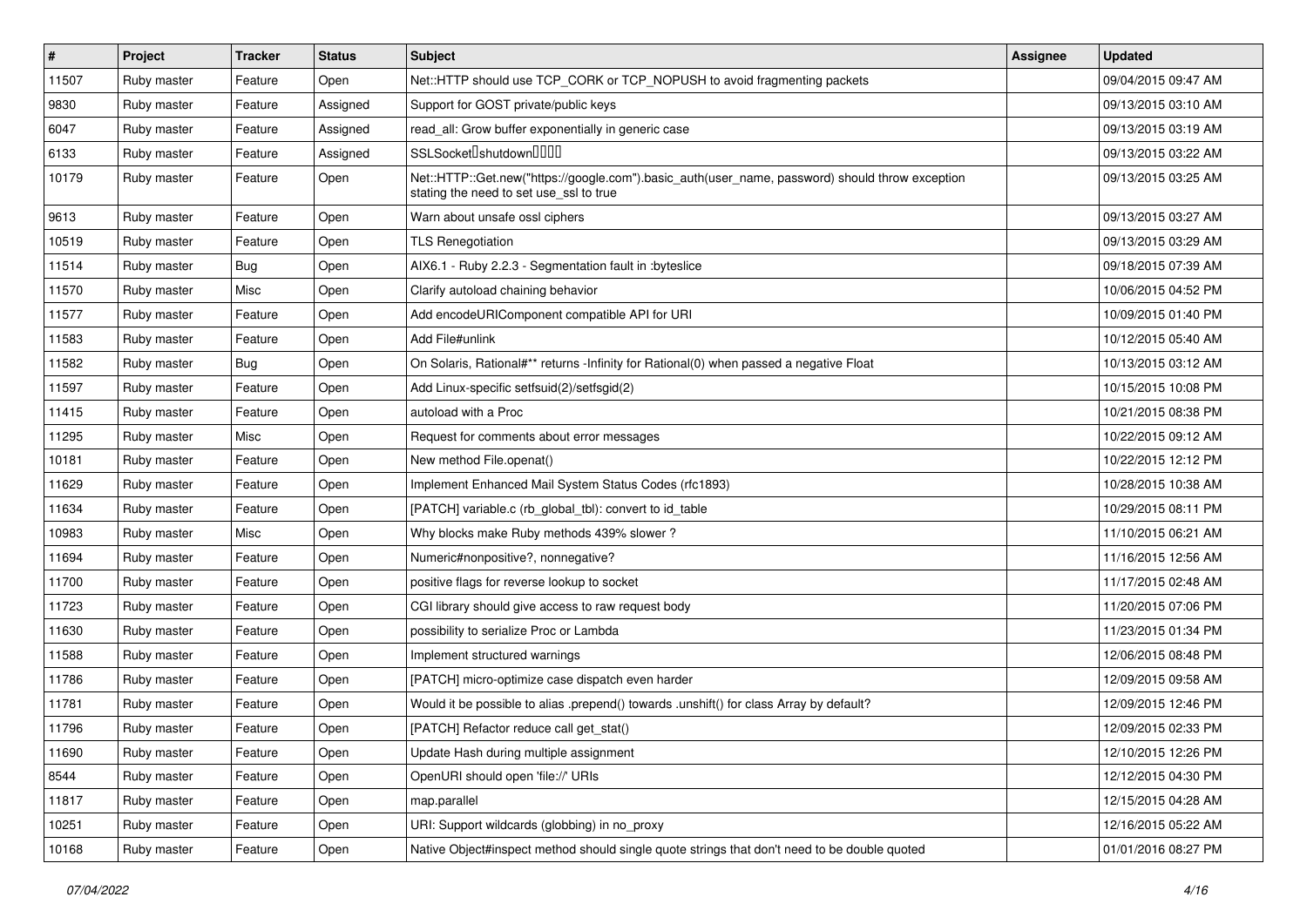| $\vert$ # | Project     | <b>Tracker</b> | <b>Status</b> | Subject                                                                                                                            | Assignee | <b>Updated</b>      |
|-----------|-------------|----------------|---------------|------------------------------------------------------------------------------------------------------------------------------------|----------|---------------------|
| 11939     | Ruby master | Feature        | Open          | Syntax sugar to apply a method replace a variable                                                                                  |          | 01/04/2016 09:49 AM |
| 11987     | Ruby master | Feature        | Open          | daemons can't show the backtrace of rb_bug                                                                                         |          | 01/13/2016 10:58 AM |
| 11550     | Ruby master | Feature        | Open          | Current behaviour of super() is dangerous in the presence of more than one included modules.                                       |          | 01/20/2016 08:44 AM |
| 10312     | Ruby master | Misc           | Open          | - Give people more control over how the ruby parser sees code and lexical code elements (valid/invalid<br>toggle options) + macros |          | 01/20/2016 05:14 PM |
| 12006     | Ruby master | Feature        | Open          | return IO object from IO#print, IO#puts, IO#close read, IO#close write,                                                            |          | 01/21/2016 12:42 PM |
| 11100     | Ruby master | Feature        | Open          | Permit multiple captures with String[Regexp, ]                                                                                     |          | 01/24/2016 08:42 AM |
| 12017     | Ruby master | Feature        | Open          | [PATCH] dedupe string keys from Marshal.load                                                                                       |          | 01/25/2016 09:02 AM |
| 12023     | Ruby master | Feature        | Open          | Allow ivars to be used as method arguments                                                                                         |          | 01/27/2016 09:58 AM |
| 10658     | Ruby master | Feature        | Open          | ThreadGroup local variables                                                                                                        |          | 01/28/2016 07:20 AM |
| 11917     | Ruby master | Feature        | Open          | Add Range#length as an alias for size                                                                                              |          | 01/30/2016 07:01 AM |
| 12059     | Ruby master | Feature        | Open          | `Array#single?`, `Hash#single?`                                                                                                    |          | 02/10/2016 04:02 AM |
| 12041     | Ruby master | Feature        | Open          | Change the initializer of NameError to take a receiver as the third argument                                                       |          | 02/12/2016 05:37 AM |
| 10793     | Ruby master | Feature        | Open          | Infrastructure/Release-Management: Sign releases                                                                                   |          | 02/12/2016 09:20 PM |
| 12034     | Ruby master | Feature        | Open          | RegExp does not respect file encoding directive                                                                                    |          | 02/13/2016 06:41 PM |
| 12083     | Ruby master | Feature        | Open          | \$_ and \$~ by Binding#local_variable_{get,set}                                                                                    |          | 02/18/2016 04:35 AM |
| 11361     | Ruby master | Feature        | Open          | proposal for easy method to nil-guard for generated variable name.                                                                 |          | 02/21/2016 12:01 PM |
| 12114     | Ruby master | Feature        | Open          | $$VERBOSE = true is being ignored$                                                                                                 |          | 02/26/2016 02:00 PM |
| 12113     | Ruby master | Feature        | Open          | Global method inside Delegator causes NameError                                                                                    |          | 03/01/2016 01:58 AM |
| 12110     | Ruby master | Feature        | Open          | Create a method to avoid vacuous truth?                                                                                            |          | 03/12/2016 08:01 AM |
| 12165     | Ruby master | Feature        | Open          | Hash#first, Hash#last                                                                                                              |          | 03/12/2016 10:55 AM |
| 12141     | Ruby master | Feature        | Open          | send and send                                                                                                                      |          | 03/14/2016 01:32 AM |
| 12129     | Ruby master | Feature        | Open          | syntactic sugar for dynamic method dispatch `object_expression:method_name_expression(1, 2)`                                       |          | 03/14/2016 01:35 AM |
| 12134     | Ruby master | Feature        | Open          | Comparison between 'true' and 'false'                                                                                              |          | 03/15/2016 12:41 PM |
| 12173     | Ruby master | Feature        | Open          | Time#till_now`                                                                                                                     |          | 03/16/2016 10:19 AM |
| 12094     | Ruby master | Feature        | Open          | parameterized property assignment: $o.prop(arg) = 1$                                                                               |          | 03/17/2016 07:05 AM |
| 12116     | Ruby master | Feature        | Open          | Fixnum#divmod`, `Bignum#divmod` with multiple arguments                                                                            |          | 03/21/2016 02:00 PM |
| 12214     | Ruby master | Feature        | Open          | Inconsistent behaviour and lack of warnings/errors when referencing duplicated _variables                                          |          | 03/24/2016 04:58 PM |
| 12211     | Ruby master | Feature        | Open          | introduce Date#first_of_month and Date#last_of_month                                                                               |          | 03/26/2016 12:58 AM |
| 12247     | Ruby master | Feature        | Open          | accept multiple arguments at Array#delete                                                                                          |          | 04/04/2016 10:16 PM |
| 12262     | Ruby master | Feature        | Open          | Anti-loop                                                                                                                          |          | 04/09/2016 05:30 AM |
| 12272     | Ruby master | Feature        | Open          | Accepting HTML entity name in string literal                                                                                       |          | 04/13/2016 05:16 AM |
| 12277     | Ruby master | Misc           | Open          | Coding rule: colum number                                                                                                          |          | 04/13/2016 06:32 PM |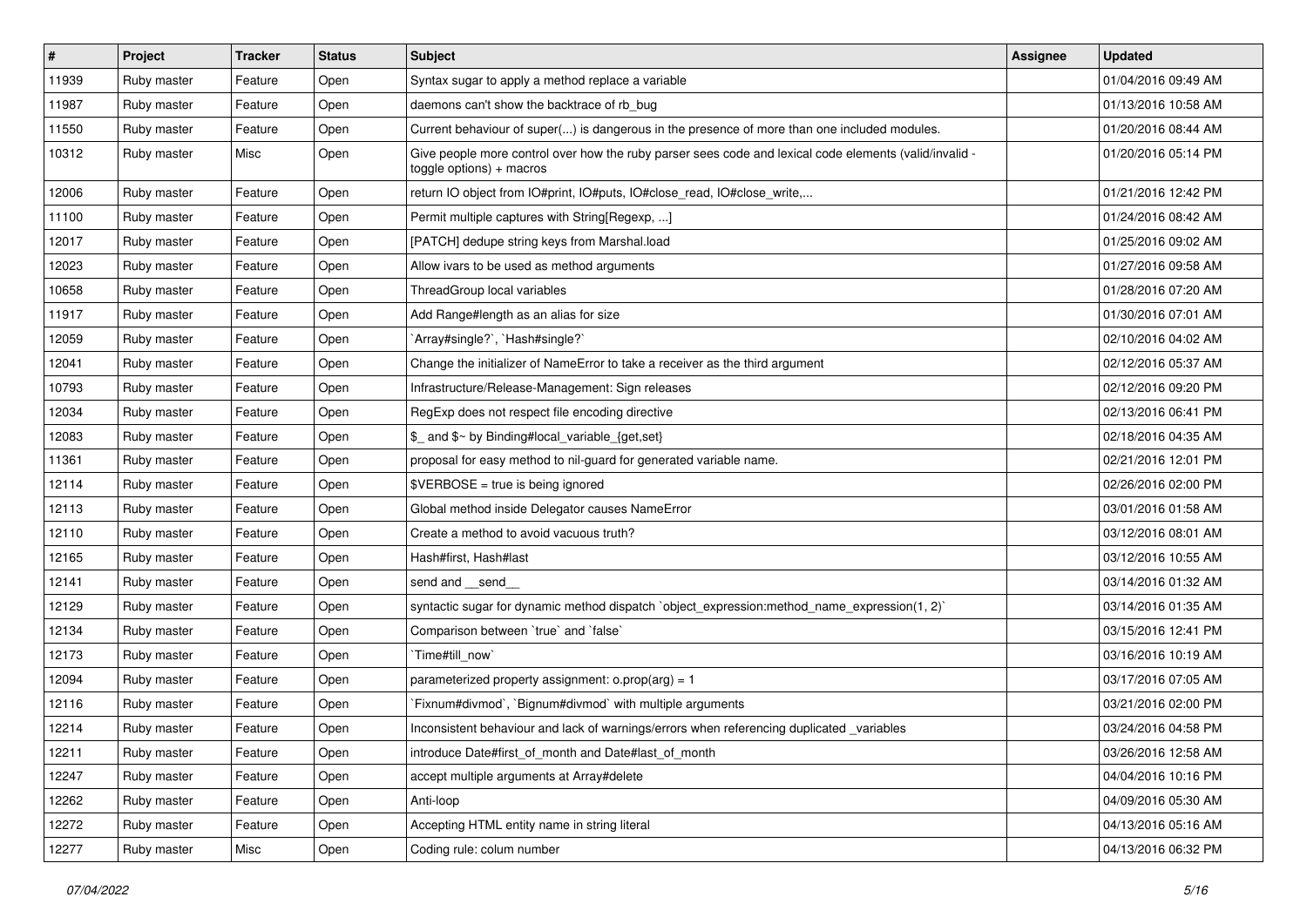| $\vert$ # | Project     | <b>Tracker</b> | <b>Status</b> | Subject                                                                                                                                     | <b>Assignee</b> | <b>Updated</b>      |
|-----------|-------------|----------------|---------------|---------------------------------------------------------------------------------------------------------------------------------------------|-----------------|---------------------|
| 12179     | Ruby master | <b>Bug</b>     | Open          | Build failure due to VPATH expansion                                                                                                        |                 | 04/14/2016 01:55 AM |
| 12080     | Ruby master | Feature        | Open          | Enumerable#first, Array#last with block                                                                                                     |                 | 04/20/2016 03:51 AM |
| 11868     | Ruby master | Feature        | Open          | Proposal for RubyVM::InstructionSequence.compile to return an object containing the syntax error<br>information currently written to STDERR |                 | 04/21/2016 05:49 AM |
| 12280     | Ruby master | Bug            | Open          | IO.copy_stream(IO, IO) fails with "pread() not implemented"                                                                                 |                 | 04/28/2016 05:51 AM |
| 8206      | Ruby master | Feature        | Open          | Should Ruby core implement String#blank?                                                                                                    |                 | 04/28/2016 02:05 PM |
| 12226     | Ruby master | Feature        | Open          | Dir.home with valid named user raises ArgumentError on Windows                                                                              |                 | 05/08/2016 10:06 AM |
| 12378     | Ruby master | Feature        | Open          | arbitrary size Random.new seed                                                                                                              |                 | 05/13/2016 04:44 PM |
| 12380     | Ruby master | Feature        | Open          | 'Struct' as a subclass of 'Class'                                                                                                           |                 | 05/14/2016 08:28 AM |
| 11923     | Ruby master | Feature        | Open          | Put Struct accessors into separate module to allow redefining them in Struct.new's block                                                    |                 | 05/17/2016 06:37 AM |
| 12077     | Ruby master | Feature        | Open          | Consolidate SSLSocket interface with TCPSocket                                                                                              |                 | 05/17/2016 06:37 AM |
| 12403     | Ruby master | Feature        | Open          | Optimise Regexp#match?                                                                                                                      |                 | 05/24/2016 05:54 AM |
| 9760      | Ruby master | <b>Bug</b>     | Open          | mkmf does not allow for linking against custom libraries when a system library is present                                                   |                 | 05/24/2016 08:11 AM |
| 12435     | Ruby master | Feature        | Open          | Using connect_nonblock to open TCP connections in Net::HTTP#connect                                                                         |                 | 06/06/2016 12:42 AM |
| 12482     | Ruby master | Feature        | Open          | ArgumentError.new(nil) should give a better description                                                                                     |                 | 06/16/2016 04:18 AM |
| 12595     | Ruby master | Misc           | Open          | Documentation                                                                                                                               |                 | 07/18/2016 04:39 PM |
| 12350     | Ruby master | Feature        | Open          | Introduce Array#find! that raises an error if element not found                                                                             |                 | 07/19/2016 06:20 AM |
| 12334     | Ruby master | Feature        | Open          | Final/Readonly Support for Fields / Instance Variables                                                                                      |                 | 07/20/2016 01:49 AM |
| 12455     | Ruby master | Feature        | Open          | Add a way for class String to determine whether it has only numbers / digits or not                                                         |                 | 07/20/2016 03:13 AM |
| 12586     | Ruby master | Feature        | Open          | Hash#sample                                                                                                                                 |                 | 08/10/2016 04:08 AM |
| 12625     | Ruby master | Feature        | Open          | TypeError.assert, ArgumentError.assert                                                                                                      |                 | 08/10/2016 04:36 AM |
| 12317     | Ruby master | Feature        | Open          | Name space of a module                                                                                                                      |                 | 09/04/2016 04:59 PM |
| 12755     | Ruby master | Feature        | Open          | optimize instruction sequence                                                                                                               |                 | 09/12/2016 07:05 AM |
| 12751     | Ruby master | Misc           | Open          | Incompatibility of Ruby 3                                                                                                                   |                 | 09/14/2016 12:48 PM |
| 12817     | Ruby master | Feature        | Open          | Consider adding method .sample() on class Hash (if this was not yet proposed)                                                               |                 | 10/11/2016 12:57 AM |
| 12843     | Ruby master | Feature        | Open          | Proposal to add a new method to class File in order to determine the name of the file without any suffix                                    |                 | 10/17/2016 08:56 AM |
| 12848     | Ruby master | Feature        | Assigned      | Crazy idea: Allow regex definition for methods (Do not take it seriously please)                                                            |                 | 10/18/2016 12:17 AM |
| 12858     | Ruby master | Feature        | Open          | Supporting batch-requiring of files in ruby                                                                                                 |                 | 10/23/2016 08:05 AM |
| 12869     | Ruby master | Feature        | Open          | open-uri's open rejects `BOM' in encoding                                                                                                   |                 | 10/25/2016 05:06 AM |
| 11428     | Ruby master | Feature        | Open          | system/exec/etc. should to_s their argument to restore Pathname functionality as it was in 1.8                                              |                 | 11/06/2016 02:17 AM |
| 11665     | Ruby master | Feature        | Open          | Support nested functions for better code organization                                                                                       |                 | 11/16/2016 03:06 PM |
| 13006     | Ruby master | Feature        | Open          | backtrace of thread killer                                                                                                                  |                 | 12/06/2016 01:11 AM |
| 13108     | Ruby master | Feature        | Open          | [Doc Request] Explicitly document Range#sum                                                                                                 |                 | 01/05/2017 11:50 PM |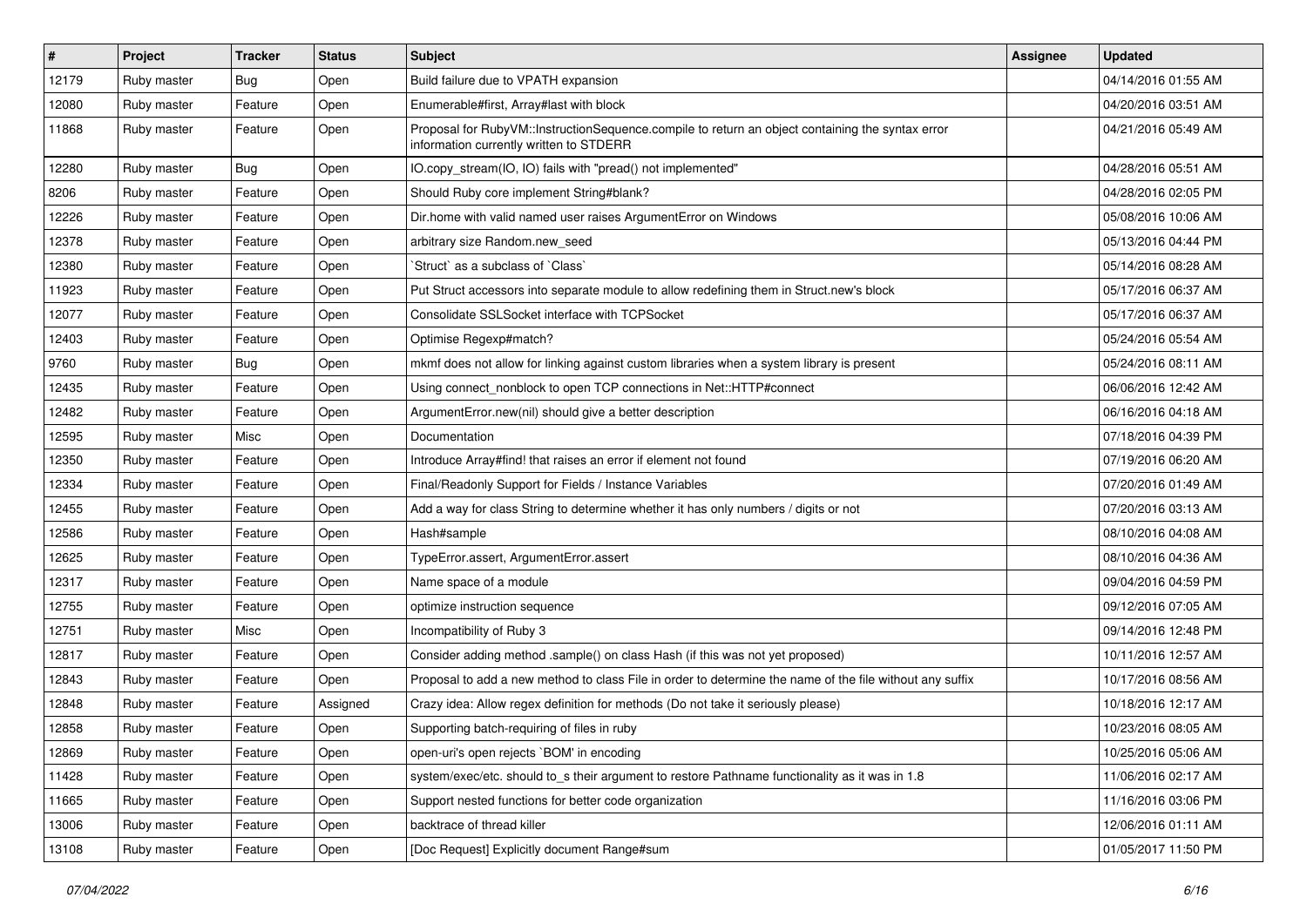| $\vert$ # | Project     | <b>Tracker</b> | <b>Status</b> | <b>Subject</b>                                                                                                                                        | <b>Assignee</b> | <b>Updated</b>      |
|-----------|-------------|----------------|---------------|-------------------------------------------------------------------------------------------------------------------------------------------------------|-----------------|---------------------|
| 13103     | Ruby master | Feature        | Open          | [PATCH] random.c: use "__NR_" syscall prefix on Linux (instead of "SYS_")                                                                             |                 | 01/11/2017 10:51 PM |
| 13048     | Ruby master | Feature        | Open          | Better way to do Regexp.new(Regexp.escape("some string"))                                                                                             |                 | 01/20/2017 04:01 AM |
| 12969     | Ruby master | Feature        | Open          | Allow optional parameter in String#strip and related                                                                                                  |                 | 01/20/2017 08:19 AM |
| 13151     | Ruby master | Bug            | Open          | File.writable? doesn't report correctly if a directory is writable on Windows.                                                                        |                 | 01/23/2017 05:46 PM |
| 13174     | Ruby master | Feature        | Open          | Smaller id_table on 64bit platform                                                                                                                    |                 | 01/31/2017 02:05 PM |
| 13209     | Ruby master | Misc           | Open          | fact.rb in ruby/sample variations                                                                                                                     |                 | 02/14/2017 12:10 AM |
| 13240     | Ruby master | Feature        | Open          | Change Unicode property implementation in Onigmo from inversion lists to direct lookup                                                                |                 | 02/22/2017 08:01 AM |
| 13026     | Ruby master | Feature        | Open          | Public singleton methods                                                                                                                              |                 | 02/22/2017 06:53 PM |
| 12790     | Ruby master | Feature        | Open          | Better inspect for stdlib classes                                                                                                                     |                 | 02/27/2017 08:36 PM |
| 13259     | Ruby master | Feature        | Open          | Kernel#Date                                                                                                                                           |                 | 02/28/2017 12:09 PM |
| 13314     | Ruby master | Feature        | Open          | $dig =$                                                                                                                                               |                 | 03/14/2017 12:55 PM |
| 13095     | Ruby master | Feature        | Open          | [PATCH] io.c (rb_f_syscall): remove deprecation notice                                                                                                |                 | 03/26/2017 06:21 AM |
| 13263     | Ruby master | Feature        | Open          | Add companion integer nth-root method to recent Integer#isqrt                                                                                         |                 | 04/05/2017 12:49 AM |
| 13164     | Ruby master | <b>Bug</b>     | Open          | A second `SystemStackError` exception results in `Segmentation fault (core dumped)`                                                                   |                 | 04/14/2017 01:05 PM |
| 12573     | Ruby master | Feature        | Open          | Introduce a straightforward way to discover whether a process is running                                                                              |                 | 04/19/2017 12:05 PM |
| 13485     | Ruby master | Bug            | Open          | MinGW TestEnumerable#test_callcc SEGV info                                                                                                            |                 | 04/19/2017 04:17 PM |
| 13497     | Ruby master | Misc           | Open          | Docs, code samples, Ripper example                                                                                                                    |                 | 04/23/2017 04:27 AM |
| 13500     | Ruby master | <b>Bug</b>     | Open          | MinGW TestArity#test_proc_err_mess stops testing                                                                                                      |                 | 04/26/2017 03:27 PM |
| 9116      | Ruby master | Feature        | Open          | String#rsplit missing                                                                                                                                 |                 | 04/27/2017 10:00 AM |
| 13211     | Ruby master | Feature        | Open          | Hash#delete taking a splat                                                                                                                            |                 | 04/29/2017 08:41 PM |
| 13333     | Ruby master | Feature        | Open          | block to yield                                                                                                                                        |                 | 05/19/2017 09:01 AM |
| 13542     | Ruby master | <b>Bug</b>     | Open          | MinGW trunk Builds - Summary of Issues                                                                                                                |                 | 05/19/2017 07:04 PM |
| 13634     | Ruby master | Misc           | Open          | NilClass is lying about respond_to?(:clone)                                                                                                           |                 | 06/06/2017 08:27 AM |
| 13644     | Ruby master | <b>Bug</b>     | Open          | Windows - Setting Time.now                                                                                                                            |                 | 06/11/2017 03:43 AM |
| 13668     | Ruby master | Feature        | Open          | Show / log test-all skips in CI here or at http://rubyci.org/?                                                                                        |                 | 06/20/2017 03:30 AM |
| 12968     | Ruby master | Feature        | Open          | Allow default value via block for Integer(), Float() and Rational()                                                                                   |                 | 06/28/2017 05:53 PM |
| 13681     | Ruby master | Feature        | Open          | Ruby digest init fails in FIPS mode when built against OpenSSL ~> 1.0.1                                                                               |                 | 07/04/2017 05:17 PM |
| 13434     | Ruby master | Feature        | Open          | better method definition in C API                                                                                                                     |                 | 07/13/2017 07:41 AM |
| 13765     | Ruby master | Feature        | Open          | Add Proc#bind                                                                                                                                         |                 | 07/26/2017 01:31 PM |
| 13787     | Ruby master | Misc           | Open          | The path to Ruby 3.x - would it be useful to have a separate thread here at the tracker, for discussions and<br>issues and ideas related to ruby 3.x? |                 | 08/08/2017 08:29 AM |
| 13804     | Ruby master | Misc           | Open          | Protected methods cannot be overridden                                                                                                                |                 | 08/10/2017 09:41 PM |
| 13805     | Ruby master | Feature        | Open          | Make refinement scoping to be like that of constants                                                                                                  |                 | 08/13/2017 10:52 PM |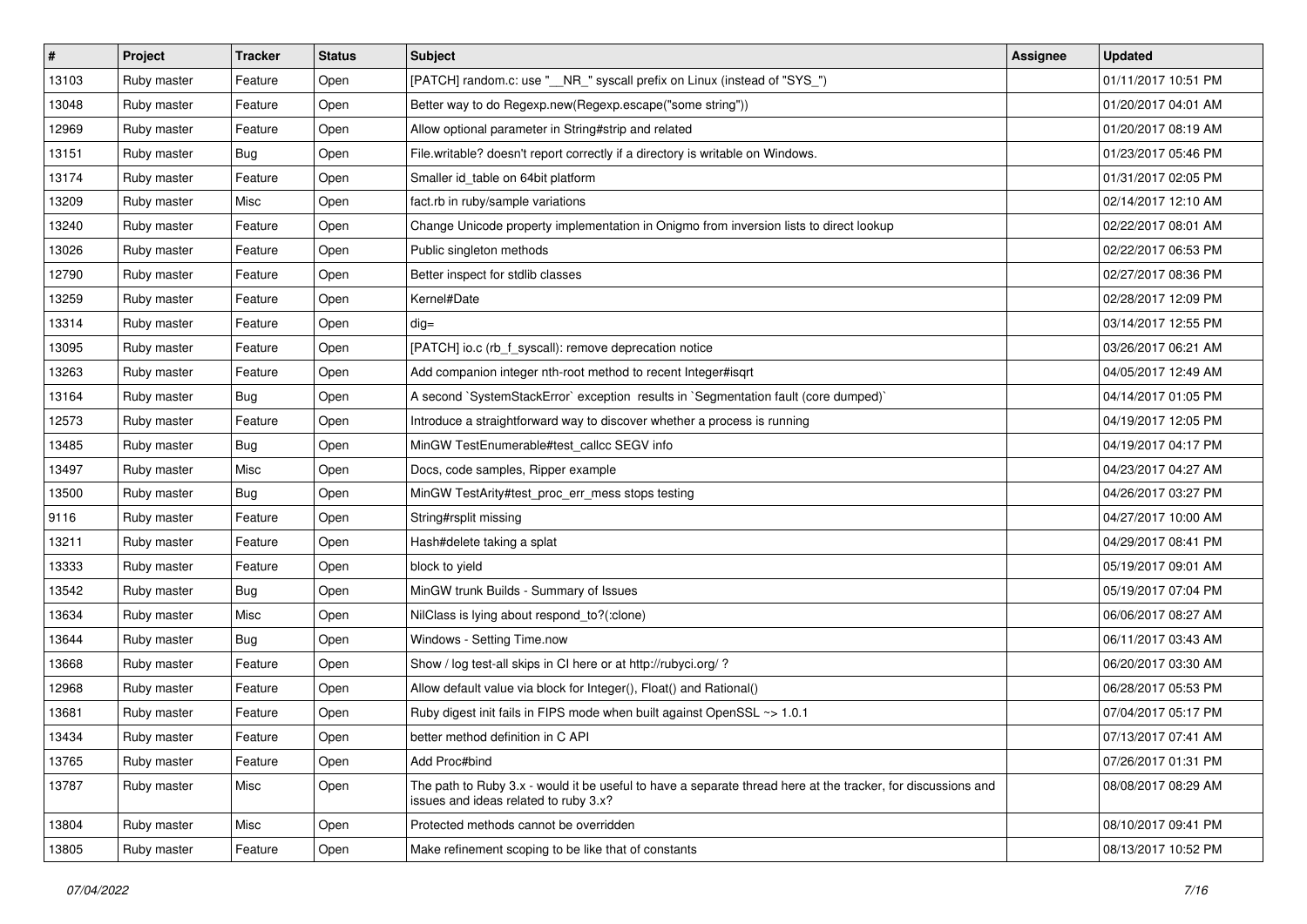| #     | Project     | <b>Tracker</b> | <b>Status</b> | Subject                                                                                                               | <b>Assignee</b> | <b>Updated</b>      |
|-------|-------------|----------------|---------------|-----------------------------------------------------------------------------------------------------------------------|-----------------|---------------------|
| 13639 | Ruby master | Feature        | Open          | Add "RTMIN" and "RTMAX" to Signal.list                                                                                |                 | 08/31/2017 09:06 AM |
| 13072 | Ruby master | Misc           | Open          | Current state of date standard library                                                                                |                 | 09/02/2017 05:38 PM |
| 13881 | Ruby master | Feature        | Open          | Use getcontext/setcontext on OS X                                                                                     |                 | 09/08/2017 09:13 AM |
| 13245 | Ruby master | Feature        | Open          | [PATCH] reject inter-thread TLS modification                                                                          |                 | 09/12/2017 12:54 PM |
| 13924 | Ruby master | Feature        | Open          | Add headings/hints to RubyVM::InstructionSequence#disasm                                                              |                 | 09/20/2017 01:40 PM |
| 13934 | Ruby master | Feature        | Open          | [Feature request] Being able to set a default encoding other than Unicode on a "per-project" basis                    |                 | 09/25/2017 05:18 AM |
| 13922 | Ruby master | Feature        | Open          | Consider showing warning messages about same-named aliases - either directly or perhaps via the "did<br>you mean gem" |                 | 09/25/2017 12:21 PM |
| 13927 | Ruby master | Feature        | Open          | Integrate module_function as a core language type                                                                     |                 | 09/25/2017 10:30 PM |
| 13395 | Ruby master | Feature        | Open          | Add a method to check for not nil                                                                                     |                 | 09/30/2017 12:53 PM |
| 12648 | Ruby master | Feature        | Open          | Enumerable#sort_by` with descending option                                                                            |                 | 10/05/2017 10:24 AM |
| 13936 | Ruby master | Feature        | Open          | Make regular expressions debugable                                                                                    |                 | 10/07/2017 01:25 AM |
| 14025 | Ruby master | Feature        | Open          | #initialize with ivars                                                                                                |                 | 10/19/2017 06:50 AM |
| 13869 | Ruby master | Feature        | Open          | Filter non directories from Dir.glob                                                                                  |                 | 10/20/2017 01:58 AM |
| 14037 | Ruby master | Misc           | Open          | Writing doxygen document comments to static functions                                                                 |                 | 10/21/2017 07:48 AM |
| 14040 | Ruby master | Feature        | Open          | deprecate HTTP.version_1_2                                                                                            |                 | 10/22/2017 09:32 AM |
| 13933 | Ruby master | Feature        | Open          | Add Range#empty?                                                                                                      |                 | 10/25/2017 09:19 AM |
| 14049 | Ruby master | <b>Bug</b>     | Open          | SEGV svn 60401 require_relative                                                                                       |                 | 10/26/2017 05:25 PM |
| 10183 | Ruby master | Feature        | Open          | An alternative name for method `class`                                                                                |                 | 10/31/2017 11:42 AM |
| 14077 | Ruby master | Feature        | Open          | Add Encoding::FILESYSTEM and Encoding::LOCALE constants                                                               |                 | 11/03/2017 09:31 PM |
| 14064 | Ruby master | Bug            | Open          | test-all with and without -j - incorrect assertions and missing test methods                                          |                 | 11/03/2017 10:54 PM |
| 14083 | Ruby master | <b>Bug</b>     | Open          | Refinement in block calling incorrect method                                                                          |                 | 11/05/2017 07:36 PM |
| 14084 | Ruby master | Feature        | Open          | Introduce Enumerator#next?                                                                                            |                 | 11/06/2017 03:28 PM |
| 14079 | Ruby master | Feature        | Open          | Validate argument list without calling method                                                                         |                 | 11/07/2017 03:20 AM |
| 14092 | Ruby master | Feature        | Open          | Add extension key argument to Tempfile                                                                                |                 | 11/08/2017 06:47 PM |
| 13571 | Ruby master | <b>Bug</b>     | Open          | Script arguments, encoding, windows / MinGW                                                                           |                 | 11/12/2017 10:53 PM |
| 12700 | Ruby master | Feature        | Open          | regexg heredoc support                                                                                                |                 | 11/24/2017 12:53 AM |
| 13763 | Ruby master | Feature        | Open          | Trigger "unused variable warning" for unused variables in parameter lists                                             |                 | 11/28/2017 04:49 AM |
| 13124 | Ruby master | Feature        | Open          | Should #puts convert to external encoding?                                                                            |                 | 12/01/2017 06:45 PM |
| 14149 | Ruby master | Misc           | Open          | Ruby Birthday Thread - 25th years anniversary                                                                         |                 | 12/02/2017 01:40 AM |
| 14129 | Ruby master | Feature        | Open          | Feature Request: sockets - add support for recvmmsg                                                                   |                 | 12/12/2017 08:35 AM |
| 14052 | Ruby master | Feature        | Open          | Introduce SecureRandom.with chars                                                                                     |                 | 12/12/2017 08:59 AM |
| 14190 | Ruby master | Misc           | Open          | What are the semantics of \$SAFE?                                                                                     |                 | 12/15/2017 10:28 PM |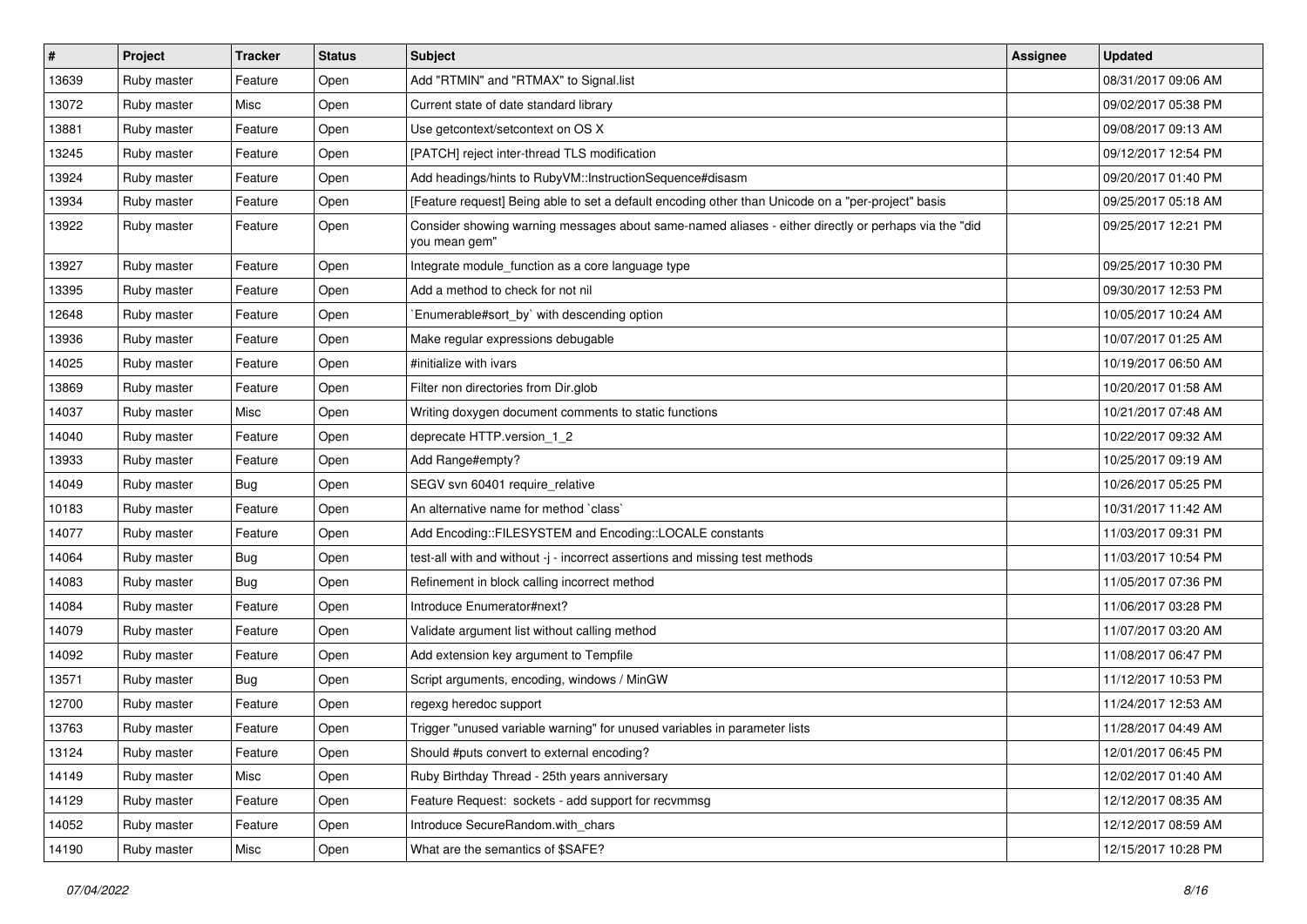| $\vert$ # | Project     | <b>Tracker</b> | <b>Status</b> | Subject                                                                                           | <b>Assignee</b> | <b>Updated</b>      |
|-----------|-------------|----------------|---------------|---------------------------------------------------------------------------------------------------|-----------------|---------------------|
| 9992      | Ruby master | Feature        | Open          | Access Modifiers (Internal Interfaces)                                                            |                 | 12/18/2017 03:04 PM |
| 6687      | Ruby master | Feature        | Open          | Enumerable#with                                                                                   |                 | 12/25/2017 06:15 PM |
| 6758      | Ruby master | Feature        | Open          | Object#sequence                                                                                   |                 | 12/25/2017 06:15 PM |
| 7060      | Ruby master | Feature        | Open          | Broaden support for chmod                                                                         |                 | 12/25/2017 06:15 PM |
| 7082      | Ruby master | Feature        | Open          | Process.kill 0 in windows can return spurious success                                             |                 | 12/25/2017 06:15 PM |
| 7106      | Ruby master | Feature        | Open          | FileUtils.touch should allow touching the symlink itself rather than the file the link points to  |                 | 12/25/2017 06:15 PM |
| 7250      | Ruby master | Feature        | Open          | A mechanism to include at once both instance-level and class-level methods from a module          |                 | 12/25/2017 06:15 PM |
| 7340      | Ruby master | Feature        | Open          | 'each_with' or 'into' alias for 'each_with_object'                                                |                 | 12/25/2017 06:15 PM |
| 7341      | Ruby master | Feature        | Open          | Enumerable#associate                                                                              |                 | 12/25/2017 06:15 PM |
| 7384      | Ruby master | Feature        | Open          | Rename #each_with_object to #each_with                                                            |                 | 12/25/2017 06:15 PM |
| 7708      | Ruby master | Feature        | Open          | support for patches list                                                                          |                 | 12/25/2017 06:15 PM |
| 8046      | Ruby master | Feature        | Open          | allow Object#extend to take a block                                                               |                 | 12/25/2017 06:15 PM |
| 8772      | Ruby master | Feature        | Open          | Hash alias #  merge, and the case for Hash and Array polymorphism                                 |                 | 12/25/2017 06:15 PM |
| 14177     | Ruby master | Feature        | Open          | PATCH: File::Stat#dev on Windows                                                                  |                 | 12/25/2017 06:15 PM |
| 14153     | Ruby master | Feature        | Open          | [PATCH] resurrection of # -*- warn_past_scope: true -*-                                           |                 | 12/26/2017 08:53 AM |
| 13890     | Ruby master | Feature        | Open          | Allow a regexp as an argument to 'count', to count more interesting things than single characters |                 | 12/30/2017 04:37 AM |
| 9145      | Ruby master | Feature        | Open          | Queue#pop(true) return nil if empty instead of raising ThreadError                                |                 | 01/01/2018 07:41 PM |
| 14276     | Ruby master | Feature        | Open          | Ruby core debugger API                                                                            |                 | 01/05/2018 07:54 PM |
| 8987      | Ruby master | Feature        | Open          | map/collect extension which handles arguments                                                     |                 | 01/05/2018 09:00 PM |
| 9185      | Ruby master | Feature        | Open          | Add alias_class_method or class_alias functionality                                               |                 | 01/05/2018 09:00 PM |
| 9189      | Ruby master | Bug            | Assigned      | Build failure on Windows in case of nonascii TEMP environment.                                    |                 | 01/05/2018 09:00 PM |
| 9253      | Ruby master | Feature        | Open          | Regexp named match and case statement                                                             |                 | 01/05/2018 09:00 PM |
| 9779      | Ruby master | Feature        | Open          | Add Module#descendents                                                                            |                 | 01/05/2018 09:00 PM |
| 10225     | Ruby master | Feature        | Open          | [PATCH] *math.c: New method Math.normcdf                                                          |                 | 01/05/2018 09:01 PM |
| 10237     | Ruby master | Feature        | Open          | Transform all elements of one Encoding into another Encoding for Array and Hash                   |                 | 01/05/2018 09:01 PM |
| 10378     | Ruby master | Feature        | Open          | [PATCH 0/3] It's better $(1 + 0i)$ real? return true                                              |                 | 01/05/2018 09:01 PM |
| 10503     | Ruby master | Feature        | Open          | introduce InvalidPercentEncoding error for failed URI parsing                                     |                 | 01/05/2018 09:01 PM |
| 14348     | Ruby master | Feature        | Open          | win32ole: enable using coclass-es with multiple IDispatch implementations                         |                 | 01/10/2018 11:35 AM |
| 13968     | Ruby master | Misc           | Open          | [Ruby 3.x perhaps] - A (minimal?) static variant of ruby                                          |                 | 01/14/2018 03:24 PM |
| 14393     | Ruby master | Feature        | Open          | Support sending file descriptors (on local machine) via DRb UNIX                                  |                 | 01/24/2018 08:58 PM |
| 14401     | Ruby master | Feature        | Open          | Integer#digits000000000000000                                                                     |                 | 01/25/2018 01:13 PM |
| 14404     | Ruby master | Feature        | Open          | Adding writev support to IO#write_nonblock                                                        |                 | 01/29/2018 12:29 AM |
| 11388     | Ruby master | Feature        | Open          | SMTP Service Extension for Delivery Status Notifications                                          |                 | 02/06/2018 11:37 AM |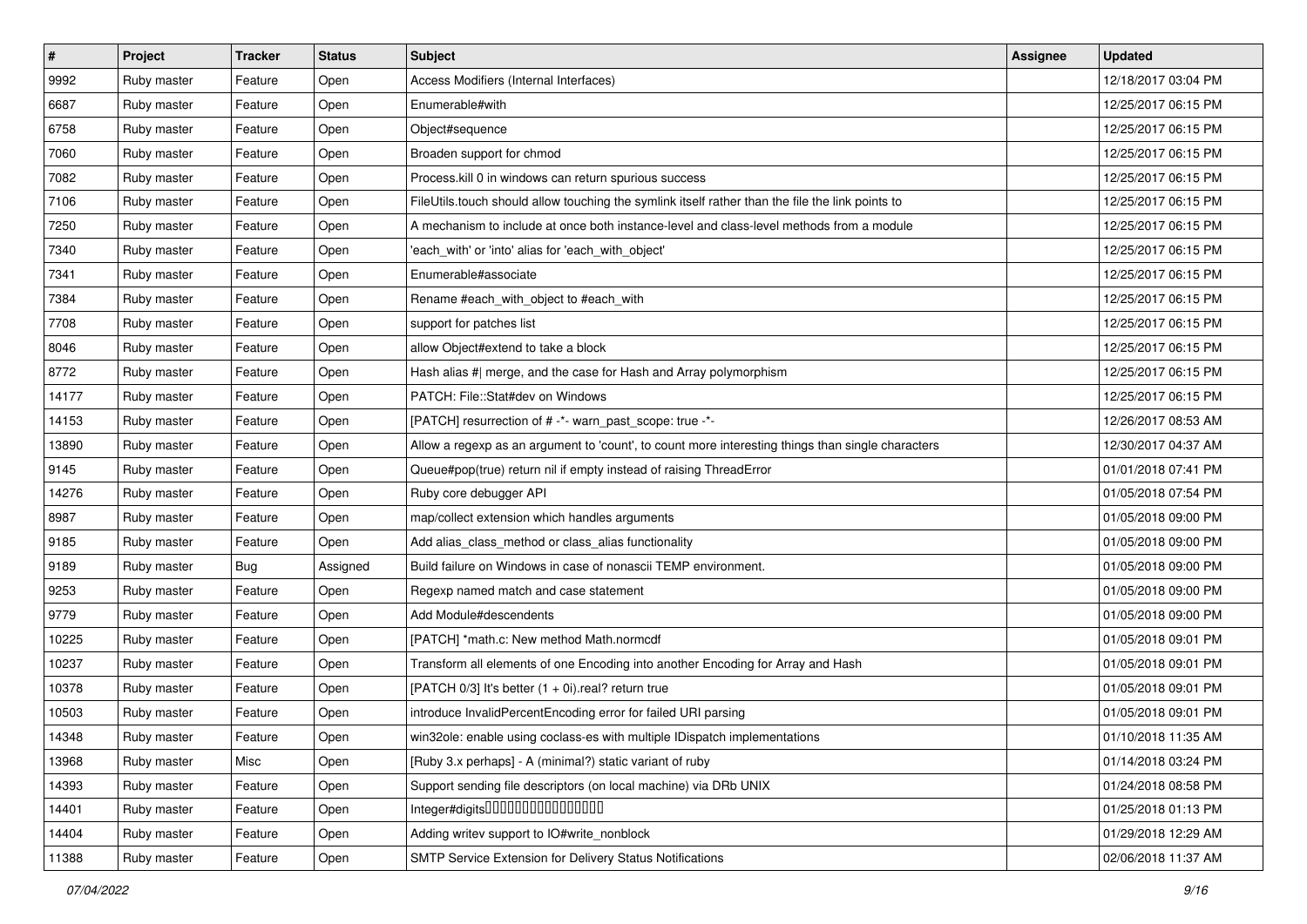| $\vert$ # | Project     | <b>Tracker</b> | <b>Status</b> | Subject                                                                                                                                                                                    | <b>Assignee</b> | <b>Updated</b>      |
|-----------|-------------|----------------|---------------|--------------------------------------------------------------------------------------------------------------------------------------------------------------------------------------------|-----------------|---------------------|
| 14411     | Ruby master | Feature        | Open          | URI#secure?                                                                                                                                                                                |                 | 02/11/2018 03:44 PM |
| 12589     | Ruby master | Feature        | Open          | VM performance improvement proposal                                                                                                                                                        |                 | 02/20/2018 05:00 AM |
| 13860     | Ruby master | Feature        | Open          | A proposal for a new, simpler class-method addition to Time - for the time being calling it Time.date() but<br>another name is fine; and the ability to omit '%' tokens as arguments to it |                 | 02/21/2018 12:57 PM |
| 14550     | Ruby master | Feature        | Open          | Support keyword arguments with Date#step                                                                                                                                                   |                 | 02/26/2018 03:58 AM |
| 14555     | Ruby master | Feature        | Open          | OpenStruct performance doesn't have to be slow                                                                                                                                             |                 | 02/27/2018 12:59 AM |
| 14574     | Ruby master | Feature        | Open          | percent literals and binary encoding strings                                                                                                                                               |                 | 03/04/2018 07:38 AM |
| 14422     | Ruby master | <b>Bug</b>     | Open          | Ruby configuration options should not be reused for gem builds                                                                                                                             |                 | 03/05/2018 03:32 PM |
| 14564     | Ruby master | Feature        | Open          | dig opposite method                                                                                                                                                                        |                 | 03/07/2018 11:24 PM |
| 14580     | Ruby master | Feature        | Open          | Hash#store accepts a block                                                                                                                                                                 |                 | 03/08/2018 11:59 AM |
| 14593     | Ruby master | Feature        | Open          | Add `Enumerator#concat`                                                                                                                                                                    |                 | 03/08/2018 09:15 PM |
| 14585     | Ruby master | Feature        | Open          | Array#each_pair                                                                                                                                                                            |                 | 03/11/2018 11:38 PM |
| 9049      | Ruby master | Feature        | Open          | Shorthands (a:b, *) for inclusive indexing                                                                                                                                                 |                 | 03/15/2018 12:26 AM |
| 4173      | Ruby master | <b>Bug</b>     | Open          |                                                                                                                                                                                            |                 | 03/15/2018 08:29 AM |
| 14606     | Ruby master | Feature        | Open          | Change begin-else-end without rescue from warning to syntax error                                                                                                                          |                 | 03/16/2018 01:22 AM |
| 14615     | Ruby master | Feature        | Open          | Consider introducing shortcut to check Net::HTTP response type                                                                                                                             |                 | 03/19/2018 05:43 AM |
| 14618     | Ruby master | Feature        | Open          | Add display width method to String for CLI                                                                                                                                                 |                 | 03/21/2018 04:00 AM |
| 14636     | Ruby master | Feature        | Open          | `Hash` has a method for accessing the shortest path towards a certain key                                                                                                                  |                 | 03/28/2018 09:42 AM |
| 14625     | Ruby master | Feature        | Open          | yield_self accepts an argument, calling to_proc                                                                                                                                            |                 | 03/30/2018 06:52 AM |
| 14669     | Ruby master | Feature        | Open          | Regexp does not expose the amount of capture groups.                                                                                                                                       |                 | 04/08/2018 11:11 AM |
| 14673     | Ruby master | Misc           | Open          | Documentation for `Array#drop` / `drop_while` unclear in regard to modification                                                                                                            |                 | 04/10/2018 09:51 AM |
| 14685     | Ruby master | Feature        | Open          | IRB doesn't print exception cause                                                                                                                                                          |                 | 04/13/2018 03:20 PM |
| 14672     | Ruby master | Feature        | Open          | Introduce a Date.safe_parse method                                                                                                                                                         |                 | 04/18/2018 10:11 AM |
| 14624     | Ruby master | Feature        | Open          | #{nil} allocates a fresh empty string each time                                                                                                                                            |                 | 04/21/2018 11:12 AM |
| 14681     | Ruby master | Bug            | Open          | 'syswrite': stream closed in another thread (IOError)                                                                                                                                      |                 | 04/22/2018 12:12 AM |
| 14710     | Ruby master | Feature        | Open          | I'd like to know from C API that "It has only one reference to Ruby object" to determine whether it is a<br>temporary object.                                                              |                 | 04/24/2018 11:28 PM |
| 14735     | Ruby master | Misc           | Open          | thread-safe operations in a hash could be documented                                                                                                                                       |                 | 05/04/2018 01:09 PM |
| 14761     | Ruby master | Bug            | Open          | TestThread#test_join_limits hangs up on Solaris 10 with gcc                                                                                                                                |                 | 05/16/2018 05:23 AM |
| 14768     | Ruby master | Misc           | Open          | Add documentation for    and &&                                                                                                                                                            |                 | 05/17/2018 09:45 AM |
| 14770     | Ruby master | Misc           | Open          | [META] DevelopersMeeting                                                                                                                                                                   |                 | 05/17/2018 12:28 PM |
| 14771     | Ruby master | Feature        | Open          | Add method to create DNS resource from data string                                                                                                                                         |                 | 05/17/2018 10:43 PM |
| 14723     | Ruby master | Feature        | Open          | [WIP] sleepy GC                                                                                                                                                                            |                 | 05/18/2018 09:13 AM |
| 14758     | Ruby master | Feature        | Open          | Add a first-class support for isolated bounded packages / modules / contexts                                                                                                               |                 | 05/18/2018 09:13 AM |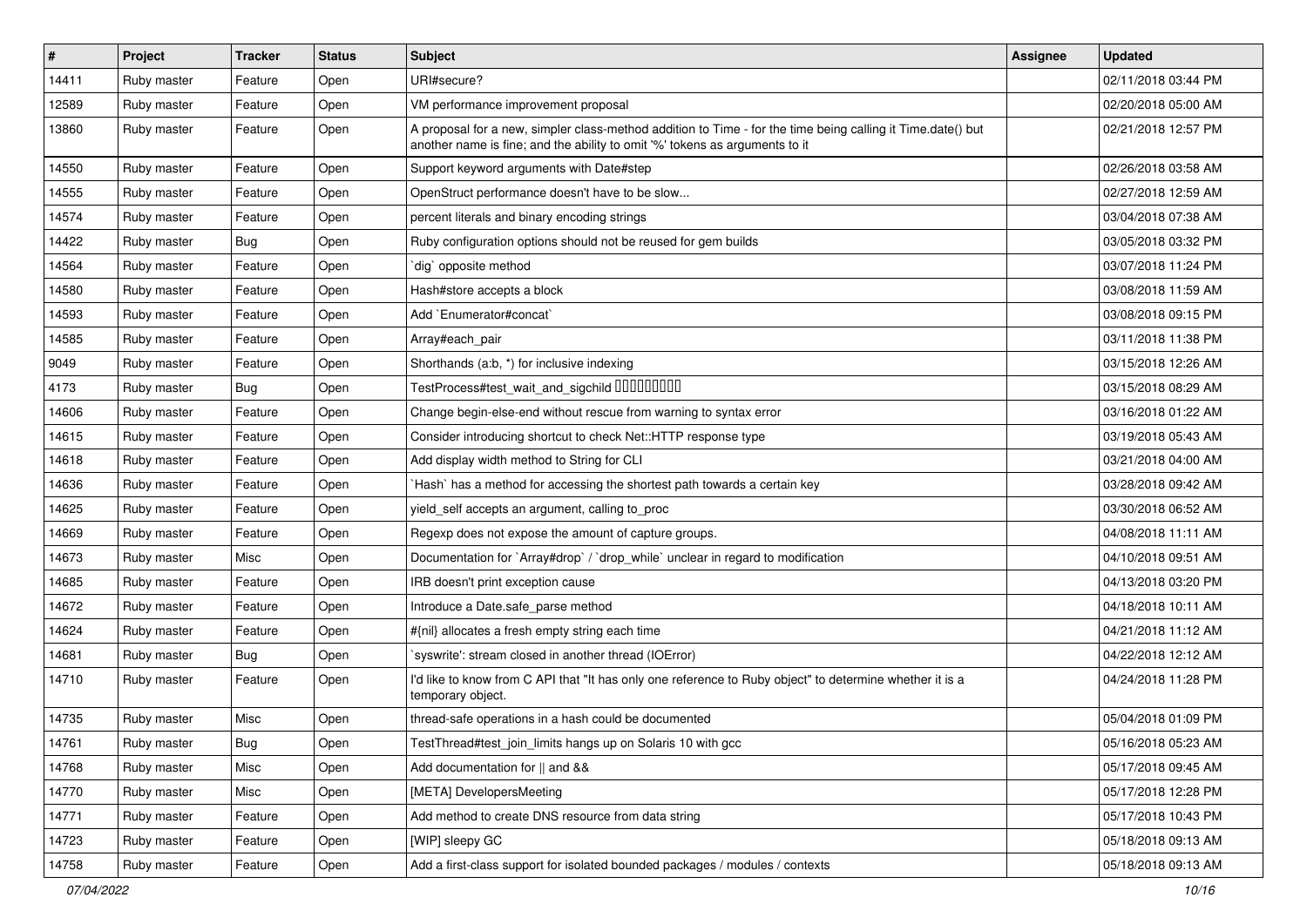| $\sharp$ | Project     | <b>Tracker</b> | <b>Status</b> | Subject                                                                                                           | Assignee | <b>Updated</b>      |
|----------|-------------|----------------|---------------|-------------------------------------------------------------------------------------------------------------------|----------|---------------------|
| 14777    | Ruby master | Feature        | Open          | Add Range#offset?                                                                                                 |          | 05/19/2018 03:50 PM |
| 14249    | Ruby master | Feature        | Open          | Remove str[match_str]                                                                                             |          | 05/19/2018 06:13 PM |
| 14783    | Ruby master | Feature        | Open          | String#chars_at / String#bytes_at                                                                                 |          | 05/24/2018 01:18 PM |
| 14785    | Ruby master | Feature        | Open          | Parse guard statements like regular conditionals                                                                  |          | 05/25/2018 05:46 AM |
| 14217    | Ruby master | Feature        | Open          | Expose RUBY_PATCHLEVEL_STR or similar with patch level info for rc/preview as a constant                          |          | 06/01/2018 03:00 AM |
| 14801    | Ruby master | Feature        | Open          | New method 'show_stack' to show Ruby stack(s) when program is running                                             |          | 06/01/2018 09:45 AM |
| 14825    | Ruby master | Misc           | Open          | When redefining `attr_xx` methods the visibility becomes `public`                                                 |          | 06/05/2018 05:57 AM |
| 14811    | Ruby master | Feature        | Open          | Dynamically extend Ruby VM stack                                                                                  |          | 06/05/2018 07:59 AM |
| 14826    | Ruby master | Bug            | Open          | make: *** [.ext/include/sparc-solaris2.10/rb_mjit_min_header-2.6.0.h] Error 1 on Solaris 10 with very old<br>gcc3 |          | 06/05/2018 02:02 PM |
| 14819    | Ruby master | Feature        | Open          | Efficient cstring to RVALUE typecasting for c extension gems                                                      |          | 06/06/2018 09:13 PM |
| 14833    | Ruby master | Feature        | Open          | Add RubyVM::AST::Node#pretty_print                                                                                |          | 06/07/2018 02:56 PM |
| 14838    | Ruby master | Bug            | Open          | RegexpError with double "s" in look-behind assertion in case-insensitive unicode regexp                           |          | 06/09/2018 04:04 PM |
| 13733    | Ruby master | Feature        | Open          | Dump the delegator instead of the delegated object                                                                |          | 06/29/2018 05:09 PM |
| 13626    | Ruby master | Feature        | Open          | Add String#byteslice!                                                                                             |          | 07/03/2018 11:07 PM |
| 14896    | Ruby master | Feature        | Open          | Expose Net::HTTPResponse socket for integration with libraries expecting an IO                                    |          | 07/04/2018 10:05 PM |
| 13620    | Ruby master | Feature        | Open          | Simplifying MRI's build system: always make install                                                               |          | 07/08/2018 09:41 AM |
| 14904    | Ruby master | Feature        | Open          | Make it possible to run instance_eval with zero-arguments lambda                                                  |          | 07/11/2018 05:03 AM |
| 14906    | Ruby master | <b>Bug</b>     | Open          | MinGW failure - TestIO#test_copy_stream_no_busy_wait                                                              |          | 07/12/2018 03:52 AM |
| 14328    | Ruby master | Feature        | Open          | SIMD vectorization                                                                                                |          | 07/16/2018 05:12 PM |
| 14919    | Ruby master | Feature        | Open          | Add String#byteinsert                                                                                             |          | 07/18/2018 01:29 PM |
| 14925    | Ruby master | Feature        | Open          | Kernel#assert(expression)                                                                                         |          | 07/20/2018 02:39 PM |
| 14931    | Ruby master | Feature        | Open          | [DOC] exception keyword argument is not documented in some methods                                                |          | 07/22/2018 08:53 AM |
| 14932    | Ruby master | Feature        | Open          | Dynamically adjust method cache size at runtime                                                                   |          | 07/22/2018 10:45 PM |
| 14951    | Ruby master | Feature        | Open          | New operator to evaluate truthy/falsy/logical equivalence                                                         |          | 08/02/2018 07:16 AM |
| 14957    | Ruby master | Bug            | Open          | MinGW, gcc 8.2.0, bootstraptest test_thread.rb - failure ?                                                        |          | 08/03/2018 02:46 PM |
| 14938    | Ruby master | Feature        | Open          | Provide API to get same result as ruby -wc                                                                        |          | 08/06/2018 06:27 PM |
| 14033    | Ruby master | Feature        | Open          | Add String#append                                                                                                 |          | 08/08/2018 03:01 AM |
| 10783    | Ruby master | Misc           | Open          | String#concat has an "appending" behavior                                                                         |          | 08/08/2018 03:08 AM |
| 14869    | Ruby master | Feature        | Open          | Proposal to add Hash#===                                                                                          |          | 08/09/2018 04:03 AM |
| 14916    | Ruby master | Feature        | Open          | Proposal to add Array#===                                                                                         |          | 08/09/2018 04:06 AM |
| 10791    | Ruby master | Misc           | Assigned      | [PATCH 1/1] Remove unnecessary passing value from doc for Observable                                              |          | 08/10/2018 10:51 AM |
| 14955    | Ruby master | Feature        | Open          | [PATCH] gc.c: use MADV_FREE to release most of the heap page body                                                 |          | 08/14/2018 03:04 AM |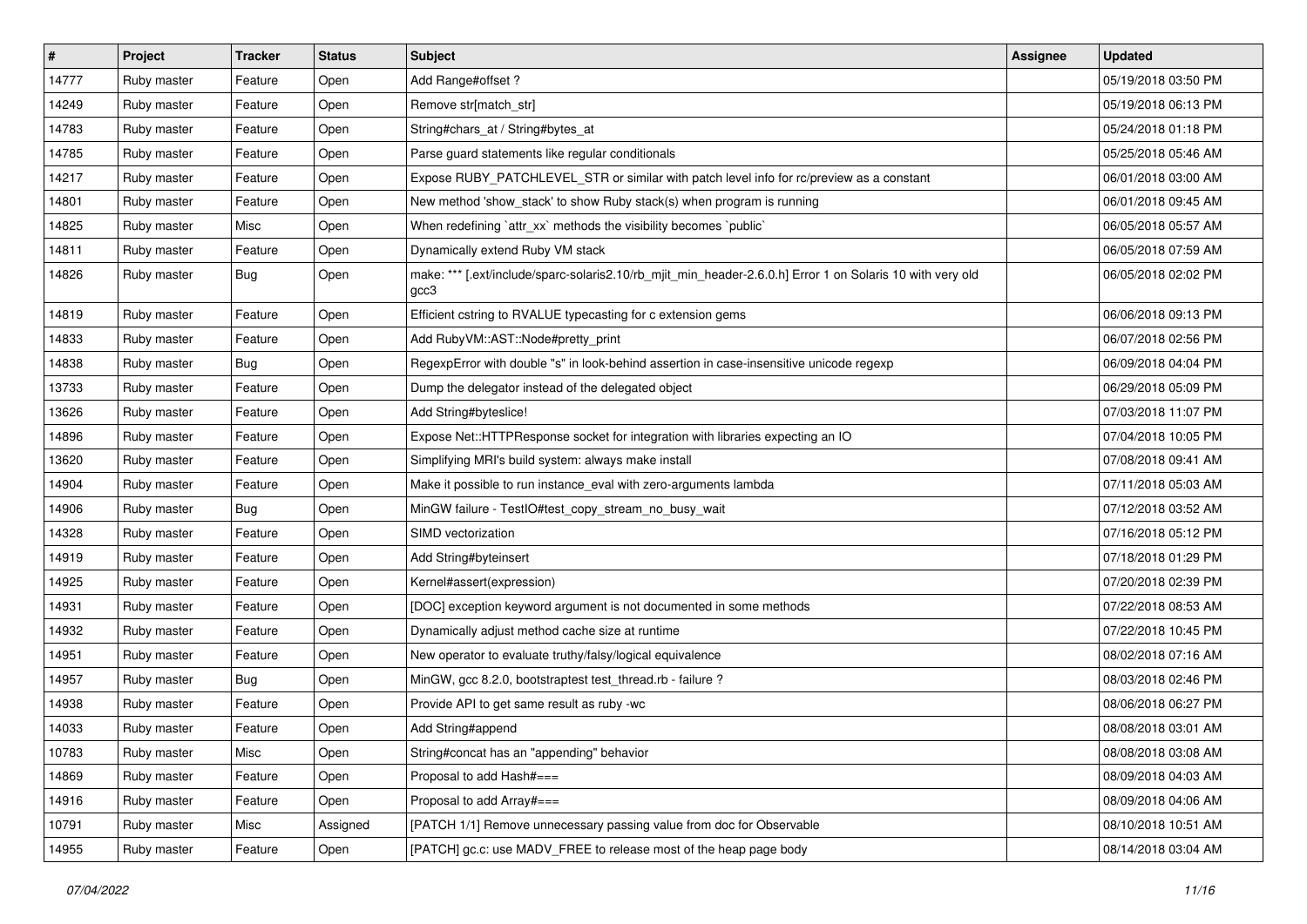| $\vert$ # | Project     | <b>Tracker</b> | <b>Status</b> | Subject                                                                                                                             | Assignee | <b>Updated</b>      |
|-----------|-------------|----------------|---------------|-------------------------------------------------------------------------------------------------------------------------------------|----------|---------------------|
| 15006     | Ruby master | Feature        | Open          | [PATCH] io.c: use copy_file_range with every types of files                                                                         |          | 08/21/2018 07:52 PM |
| 15017     | Ruby master | Feature        | Open          | Provide extended information about Signal                                                                                           |          | 08/22/2018 05:42 AM |
| 15024     | Ruby master | Feature        | Open          | Support block in Array#join                                                                                                         |          | 08/25/2018 05:05 AM |
| 15031     | Ruby master | Feature        | Open          | T_RANGE for testing whether object is a Range                                                                                       |          | 08/27/2018 11:45 AM |
| 15093     | Ruby master | Feature        | Open          | Retrive Array elements with infinite ranges specified by Float::INFINITY                                                            |          | 09/09/2018 02:01 PM |
| 15074     | Ruby master | Feature        | Open          | Create 'official' C API documentation on ruby-doc.org                                                                               |          | 09/12/2018 09:12 PM |
| 14364     | Ruby master | Bug            | Open          | Regexp last match variable in procs                                                                                                 |          | 09/14/2018 05:28 AM |
| 15136     | Ruby master | Misc           | Open          | Fix - Wparentheses warnings                                                                                                         |          | 09/20/2018 09:41 AM |
| 15145     | Ruby master | Feature        | Open          | chained mappings proposal                                                                                                           |          | 09/22/2018 12:06 AM |
| 15149     | Ruby master | Feature        | Open          | extend string format to nil safe                                                                                                    |          | 09/25/2018 03:22 AM |
| 11625     | Ruby master | Feature        | Assigned      | Unlock GVL for SHA1 calculations                                                                                                    |          | 09/25/2018 11:26 AM |
| 15217     | Ruby master | Feature        | Open          | Add Resolv.current resolver                                                                                                         |          | 10/08/2018 11:18 PM |
| 15222     | Ruby master | Feature        | Open          | Add a way to distinguish between Struct classes with and without keyword initializer                                                |          | 10/11/2018 01:16 PM |
| 15224     | Ruby master | Misc           | Open          | [DOCs] Minor inconsistency in class Array #initialize copy -<br>https://ruby-doc.org/core-2.5.1/Array.html#method-i-initialize_copy |          | 10/13/2018 02:26 PM |
| 15247     | Ruby master | Bug            | Open          | Windows - TEMP folder, non 8.3 & drive, fails & errors in test-all (ruby & rdoc)                                                    |          | 10/23/2018 05:02 PM |
| 15249     | Ruby master | Misc           | Open          | Documentation for attr_accessor and attr_reader should be corrected                                                                 |          | 10/23/2018 08:09 PM |
| 15202     | Ruby master | Misc           | Open          | Adding Coverity Scan to CI to see the result casually                                                                               |          | 10/25/2018 10:50 AM |
| 14136     | Ruby master | Feature        | Open          | Implement #empty? on more classes                                                                                                   |          | 10/27/2018 07:20 AM |
| 15261     | Ruby master | Feature        | Open          | Expose rl_variable_value as Readline.variable_value                                                                                 |          | 10/29/2018 12:08 PM |
| 6946      | Ruby master | Feature        | Open          | FIPS support?                                                                                                                       |          | 11/07/2018 04:00 PM |
| 12115     | Ruby master | Feature        | Open          | Add Symbol#call to allow to_proc shorthand with arguments                                                                           |          | 11/16/2018 09:49 AM |
| 15310     | Ruby master | <b>Bug</b>     | Open          | [PATCH] thread_pthread.c: close race from UBF_TIMER and non-GVL-releasing thread                                                    |          | 11/20/2018 12:50 AM |
| 15302     | Ruby master | Feature        | Open          | Proc#with and Proc#by, for partial function application and currying                                                                |          | 11/23/2018 10:16 AM |
| 15338     | Ruby master | Feature        | Open          | Provide way for C extensions to query if global variable is defined                                                                 |          | 11/25/2018 09:32 AM |
| 15352     | Ruby master | Feature        | Open          | Mandatory block parameters                                                                                                          |          | 11/28/2018 12:19 PM |
| 15363     | Ruby master | Feature        | Open          | Case insensitive file systems - add info to CONFIG or somewhere?                                                                    |          | 12/03/2018 04:30 AM |
| 15367     | Ruby master | <b>Bug</b>     | Open          | IO.select is not resumed when io-object gets closed                                                                                 |          | 12/03/2018 10:22 AM |
| 15350     | Ruby master | Feature        | Open          | [PATCH] thread sync.c (queue sleep): remove deadlock checking                                                                       |          | 12/05/2018 08:42 AM |
| 15380     | Ruby master | Feature        | Open          | faster method lookup for Array#all? #none? #one?                                                                                    |          | 12/05/2018 10:11 PM |
| 15386     | Ruby master | <b>Bug</b>     | Open          | [PATCH] io.c (rb_io_check_char_readable): do not io_fflush buffered sockets                                                         |          | 12/06/2018 11:38 AM |
| 14474     | Ruby master | Bug            | Open          | skip "TestException#test_thread_signal_location" as known bug                                                                       |          | 12/10/2018 07:09 AM |
| 15402     | Ruby master | Misc           | Open          | Shrinking excess retained memory of container types on promotion to uncollectible                                                   |          | 12/11/2018 08:43 PM |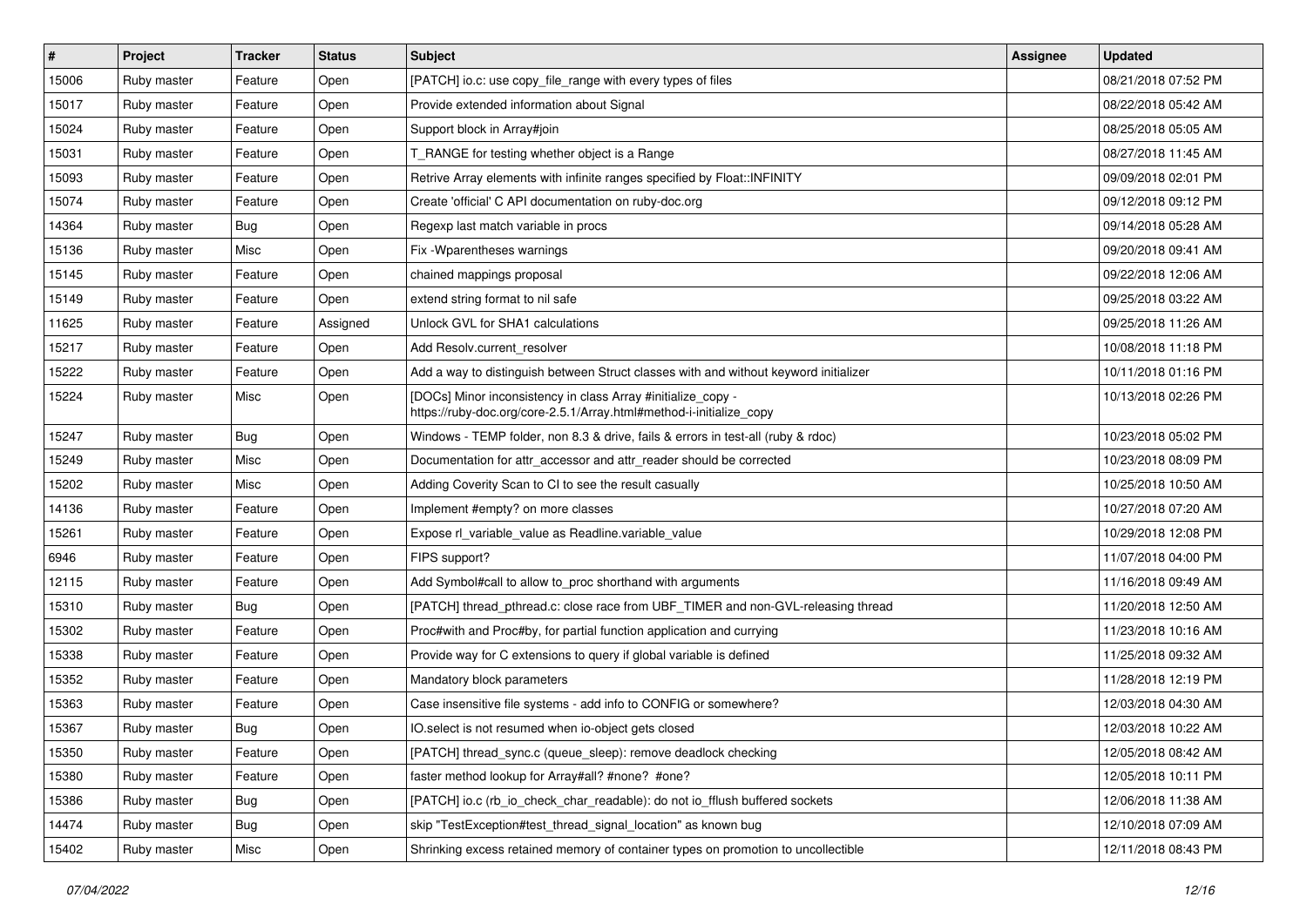| $\vert$ # | Project     | <b>Tracker</b> | <b>Status</b> | Subject                                                                                 | <b>Assignee</b> | <b>Updated</b>      |
|-----------|-------------|----------------|---------------|-----------------------------------------------------------------------------------------|-----------------|---------------------|
| 14392     | Ruby master | Feature        | Open          | Pipe operator                                                                           |                 | 12/13/2018 09:51 AM |
| 15413     | Ruby master | Feature        | Open          | unmarkable C stack (3rd stack)                                                          |                 | 12/15/2018 01:13 AM |
| 15418     | Ruby master | Misc           | Open          | Date.parse('2018')                                                                      |                 | 12/15/2018 09:17 PM |
| 15423     | Ruby master | Bug            | Open          | fork leapfrog leaks memory on FreeBSD 11.2                                              |                 | 12/16/2018 02:28 PM |
| 15431     | Ruby master | Misc           | Open          | Hashes and arrays should not require commas to seperate values when using new lines     |                 | 12/18/2018 11:05 AM |
| 15435     | Ruby master | Feature        | Open          | Float D Infinity 000000000000                                                           |                 | 12/20/2018 02:27 PM |
| 15463     | Ruby master | Feature        | Open          | oneshot coverage does not allow counting code lines without coverage                    |                 | 12/25/2018 12:52 PM |
| 12282     | Ruby master | Feature        | Open          | Hash#dig! for repeated applications of Hash#fetch                                       |                 | 12/28/2018 05:31 AM |
| 15172     | Ruby master | Feature        | Open          | Performance: create method(s) to mimic _builtin_ctz compiler directive functionality    |                 | 12/28/2018 05:11 PM |
| 15492     | Ruby master | Feature        | Open          | Let #dig take a "default value" block like Hash#fetch does                              |                 | 01/01/2019 11:17 PM |
| 15510     | Ruby master | Misc           | Open          | Easter egg in Thread.handle_interrupt                                                   |                 | 01/05/2019 11:53 PM |
| 15496     | Ruby master | Feature        | Open          | Extract between string as standard String api                                           |                 | 01/09/2019 08:25 AM |
| 15514     | Ruby master | Misc           | Open          | Add documentation for implicit array decomposition                                      |                 | 01/10/2019 04:43 PM |
| 15526     | Ruby master | Feature        | Open          | New way to destruct an object hash                                                      |                 | 01/14/2019 03:45 PM |
| 15393     | Ruby master | Feature        | Open          | Add compilation flags to freeze Array and Hash literals                                 |                 | 01/15/2019 12:15 AM |
| 15523     | Ruby master | Feature        | Open          | Let `Range#begin` and `Range#end` be aliases of Range#first and Range#last              |                 | 01/15/2019 03:53 AM |
| 15549     | Ruby master | Feature        | Open          | Enumerable#to_reader (or anything enumerable, Enumerator, lazy enums, enum_for results) |                 | 01/24/2019 12:21 PM |
| 15565     | Ruby master | Feature        | Open          | Circular dependency warnings - suggestions/ideas to improve the output from ruby        |                 | 01/25/2019 11:36 PM |
| 15560     | Ruby master | Feature        | Open          | Add support for read/write offsets.                                                     |                 | 01/26/2019 11:03 AM |
| 15568     | Ruby master | Misc           | Open          | TracePoint(:raise)#parameters raises RuntimeError                                       |                 | 01/27/2019 12:02 AM |
| 15557     | Ruby master | Feature        | Open          | A new class that stores a condition and the previous receiver                           |                 | 01/27/2019 05:22 AM |
| 15562     | Ruby master | Feature        | Open          | String#split` option to suppress the initial empty substring                            |                 | 01/28/2019 03:32 AM |
| 10370     | Ruby master | Feature        | Open          | [PATCH] We don't need to check whether rb_block_call exists                             |                 | 01/29/2019 06:46 PM |
| 15571     | Ruby master | Feature        | Open          | Add methods: iroot, root, and roots                                                     |                 | 01/30/2019 06:17 PM |
| 15527     | Ruby master | Feature        | Open          | Redesign of timezone object requirements                                                |                 | 02/02/2019 11:15 AM |
| 15446     | Ruby master | Feature        | Open          | Add a method `String#each_match` to the Ruby core                                       |                 | 02/06/2019 08:00 AM |
| 15456     | Ruby master | Feature        | Open          | Adopt some kind of consistent versioning mechanism                                      |                 | 02/07/2019 06:26 PM |
| 15590     | Ruby master | Feature        | Open          | Add dups to Array to find duplicates                                                    |                 | 02/08/2019 10:00 AM |
| 15599     | Ruby master | Bug            | Open          | Mixing autoload and require causes deadlock and incomplete definition.                  |                 | 02/12/2019 01:40 PM |
| 15654     | Ruby master | Misc           | Open          | Documentation for Complex is wrong or misleading                                        |                 | 03/11/2019 11:55 AM |
| 14759     | Ruby master | Feature        | Open          | [PATCH] set M_ARENA_MAX for glibc malloc                                                |                 | 03/15/2019 06:54 AM |
| 15668     | Ruby master | Feature        | Open          | stdlib: Date - Time should return the difference in days                                |                 | 03/15/2019 07:09 AM |
| 15477     | Ruby master | Feature        | Open          | Proc#arity returns -1 for composed lambda Procs of known arguments                      |                 | 03/15/2019 12:39 PM |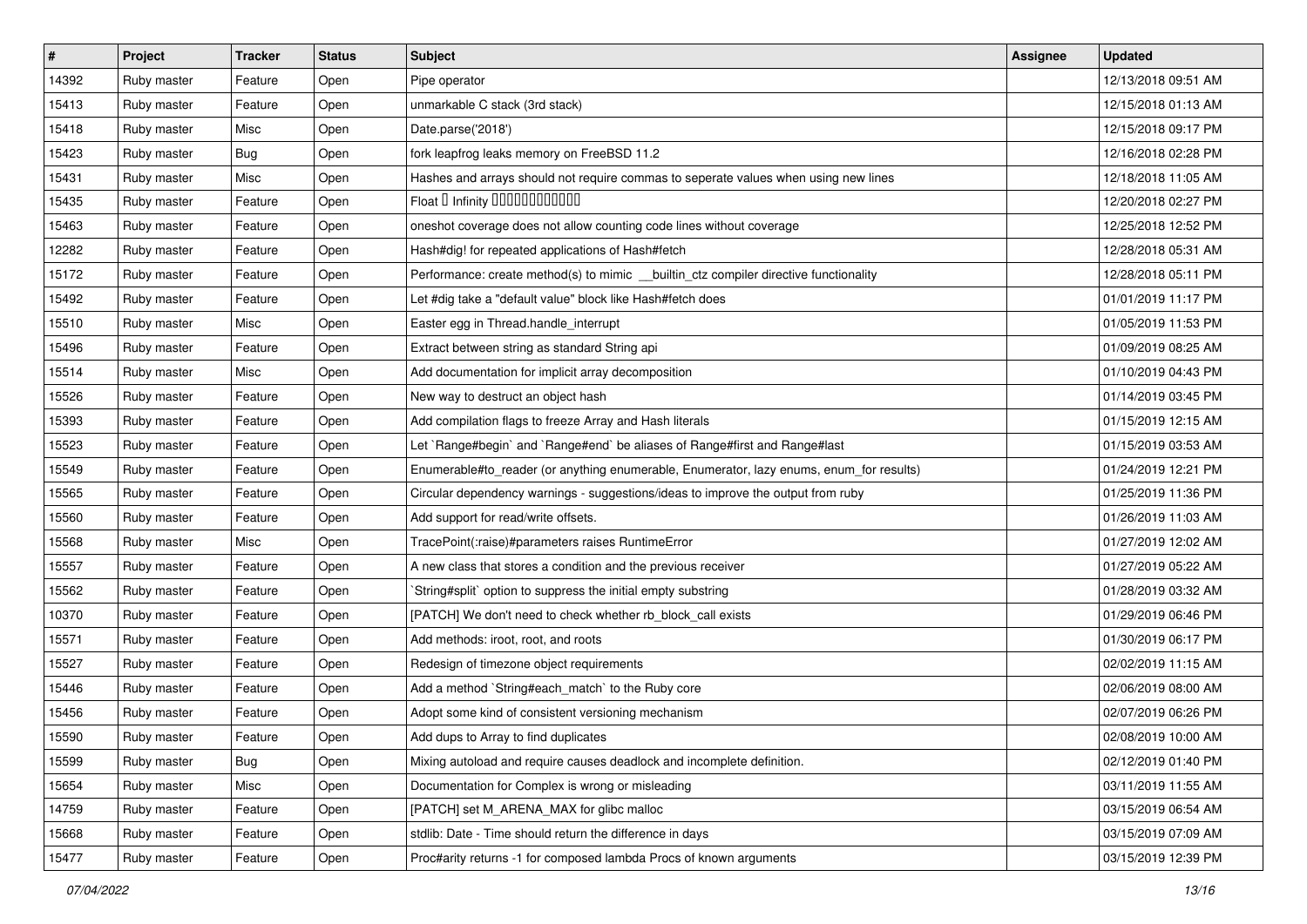| $\vert$ # | Project     | <b>Tracker</b> | <b>Status</b> | Subject                                                                         | <b>Assignee</b> | <b>Updated</b>      |
|-----------|-------------|----------------|---------------|---------------------------------------------------------------------------------|-----------------|---------------------|
| 15047     | Ruby master | Feature        | Assigned      | Documentation and more functions for Hash functions in C API                    |                 | 03/20/2019 01:24 AM |
| 15598     | Ruby master | <b>Bug</b>     | Open          | Deadlock on mutual reference of autoloaded constants                            |                 | 03/20/2019 10:58 AM |
| 15721     | Ruby master | Feature        | Open          | optimize comparison of special const                                            |                 | 03/22/2019 06:25 AM |
| 15438     | Ruby master | Bug            | Open          | Threads can't switch faster than TIME_QUANTUM_(NSEC USEC MSEC)                  |                 | 03/25/2019 08:53 PM |
| 15724     | Ruby master | Feature        | Open          | Optionally suppress output from IRB for assignment expressions                  |                 | 03/27/2019 08:43 PM |
| 15734     | Ruby master | Feature        | Open          | Parsing of shorthand IPv4 addresses compatible with inet_aton                   |                 | 03/28/2019 05:50 PM |
| 13645     | Ruby master | Feature        | Open          | Syntactic sugar for indexing when using the safe navigation operator            |                 | 04/16/2019 03:00 PM |
| 8834      | Ruby master | Feature        | Open          | Kernel#load relative                                                            |                 | 04/18/2019 11:41 PM |
| 15663     | Ruby master | Feature        | Open          | Documenting autoload semantics                                                  |                 | 04/20/2019 01:44 AM |
| 15781     | Ruby master | Feature        | Open          | Unify Method List Introspection?                                                |                 | 04/21/2019 11:16 PM |
| 15804     | Ruby master | Feature        | Open          | A generic method to resolve the indexing on a sequence                          |                 | 04/28/2019 12:54 PM |
| 15817     | Ruby master | Feature        | Open          | Warnings for undef_method and remove_method on initialize()                     |                 | 05/02/2019 09:11 AM |
| 15840     | Ruby master | Feature        | Open          | configuration path search                                                       |                 | 05/11/2019 01:24 PM |
| 11783     | Ruby master | Misc           | Open          | Do you have any idea if you have a budgets?                                     |                 | 05/16/2019 09:06 PM |
| 15861     | Ruby master | Feature        | Open          | Correctly parse `file:c:/path/to/file` URIs                                     |                 | 05/18/2019 10:58 PM |
| 15909     | Ruby master | Feature        | Open          | Improve Thread#exit documentation                                               |                 | 06/09/2019 12:05 AM |
| 15914     | Ruby master | Feature        | Open          | mkmf without libruby                                                            |                 | 06/12/2019 12:43 PM |
| 14111     | Ruby master | Feature        | Open          |                                                                                 |                 | 06/13/2019 05:41 AM |
| 15922     | Ruby master | Feature        | Open          | Enumerable#partition(pattern)                                                   |                 | 06/14/2019 03:40 AM |
| 15927     | Ruby master | Feature        | Open          | Allow string keys to be used for String#% and sprintf methods                   |                 | 06/17/2019 07:13 AM |
| 14122     | Ruby master | Feature        | Open          | Add LogicError                                                                  |                 | 06/17/2019 11:47 PM |
| 15945     | Ruby master | Feature        | Open          | Option to truncate in `String#ljust`, `String#rjust`, and `String#center`       |                 | 06/20/2019 02:39 PM |
| 15151     | Ruby master | Feature        | Open          | String#slice!(0,) creates a duplicate of original string                        |                 | 06/20/2019 03:37 PM |
| 14278     | Ruby master | Feature        | Open          | Ambiguous Exception for OpenSSL::HMAC.digest                                    |                 | 06/20/2019 11:36 PM |
| 15948     | Ruby master | Feature        | Open          | ENV.update takes multiple hashes as Hash#update                                 |                 | 06/21/2019 07:35 AM |
| 15936     | Ruby master | Feature        | Open          | on_error in lieu of rescue, raise                                               |                 | 06/21/2019 07:05 PM |
| 15744     | Ruby master | Misc           | Open          | Improvement needed to documentation of 'Literals'                               |                 | 06/24/2019 02:27 AM |
| 14114     | Ruby master | Feature        | Open          | Add #step for Array, Enumerable, Enumerator                                     |                 | 06/24/2019 05:00 PM |
| 13913     | Ruby master | Feature        | Open          | Method definition with explicitly callable method names                         |                 | 06/24/2019 05:49 PM |
| 13795     | Ruby master | Feature        | Open          | Hash#select return type does not match Hash#find_all                            |                 | 06/24/2019 06:33 PM |
| 13576     | Ruby master | Feature        | Open          | File#to_path shall be deleted                                                   |                 | 06/24/2019 08:20 PM |
| 13557     | Ruby master | Feature        | Open          | there's no way to pass backtrace locations as a massaged backtrace              |                 | 06/24/2019 08:21 PM |
| 13507     | Ruby master | Feature        | Open          | Improve performance of some Complex methods where call Numeric#real? internally |                 | 06/24/2019 08:21 PM |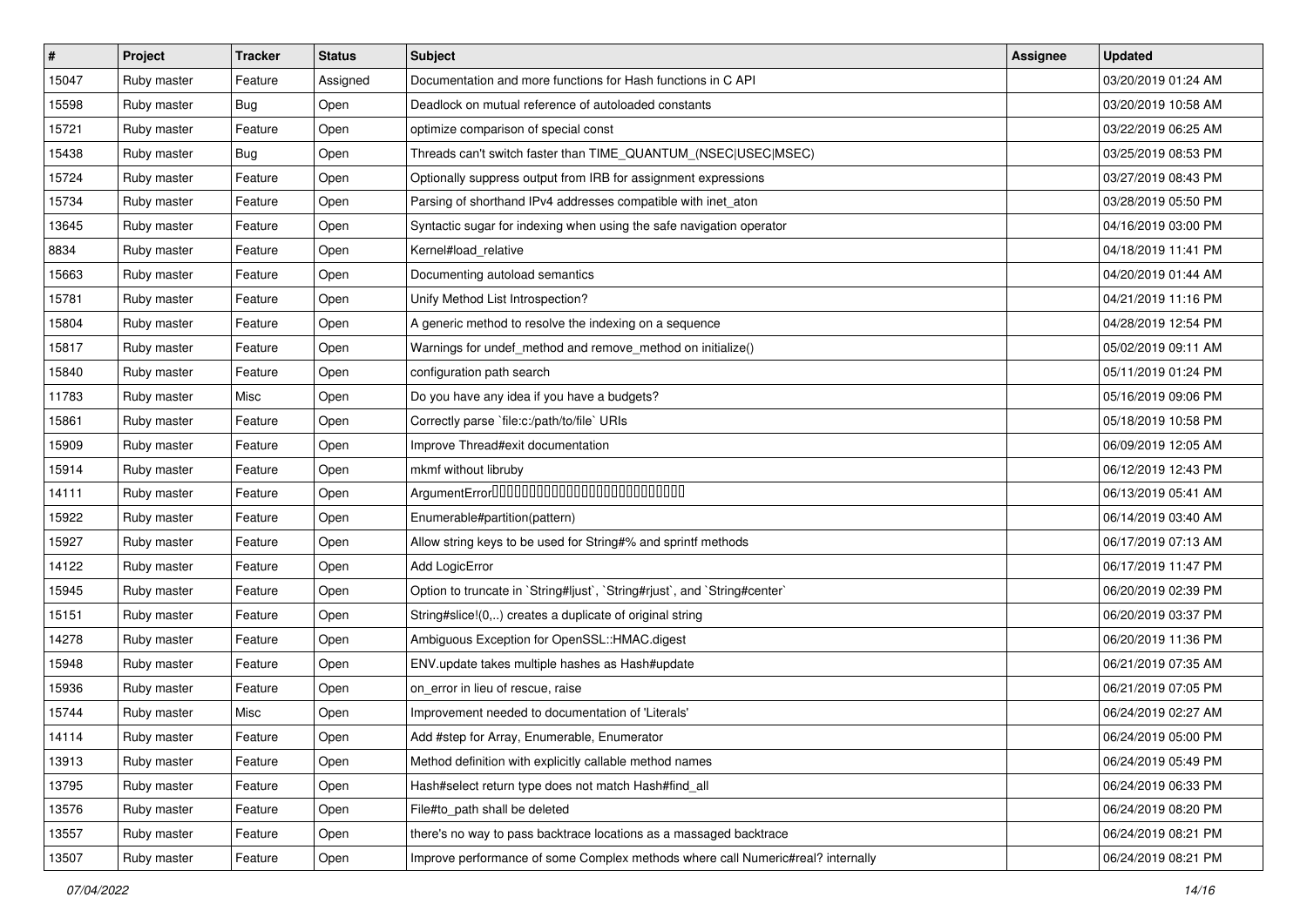| $\sharp$ | Project     | <b>Tracker</b> | <b>Status</b> | <b>Subject</b>                                                                                                                                            | <b>Assignee</b> | <b>Updated</b>      |
|----------|-------------|----------------|---------------|-----------------------------------------------------------------------------------------------------------------------------------------------------------|-----------------|---------------------|
| 13506    | Ruby master | Feature        | Open          | Improve performance of Complex#{+,-,*,/,**,abs2}                                                                                                          |                 | 06/24/2019 08:21 PM |
| 13482    | Ruby master | Feature        | Open          | Improve performance of "set instance variable"                                                                                                            |                 | 06/24/2019 08:25 PM |
| 13436    | Ruby master | Feature        | Open          | Improve performance of Array# <= > with Fixnum/Float/String elements                                                                                      |                 | 06/24/2019 08:26 PM |
| 13374    | Ruby master | Feature        | Open          | Fix one of performance regressions in method calling                                                                                                      |                 | 06/24/2019 08:32 PM |
| 13342    | Ruby master | Feature        | Open          | Improve yielding block performance                                                                                                                        |                 | 06/24/2019 08:33 PM |
| 12985    | Ruby master | Feature        | Open          | <b>HTTP</b> should handle cookies                                                                                                                         |                 | 06/24/2019 10:38 PM |
| 12986    | Ruby master | Feature        | Open          | HTTP/request basic_auth context should be switched                                                                                                        |                 | 06/24/2019 10:38 PM |
| 12145    | Ruby master | Feature        | Open          | Aliashood between 'size' and 'length' is not consistent                                                                                                   |                 | 06/27/2019 10:02 PM |
| 12008    | Ruby master | Feature        | Open          | Immutable object graphs (a.k.a. deep freeze)                                                                                                              |                 | 06/27/2019 10:29 PM |
| 11129    | Ruby master | Feature        | Open          | block-level hash destructuring only works for the last argument                                                                                           |                 | 07/07/2019 05:11 AM |
| 10602    | Ruby master | Feature        | Open          | Support multithreaded profiling                                                                                                                           |                 | 07/09/2019 01:24 AM |
| 9400     | Ruby master | Feature        | Open          | Respect constant lookup when using `raise`                                                                                                                |                 | 07/12/2019 03:36 AM |
| 9355     | Ruby master | Feature        | Open          | Re: Rename method_id to method_name in TracePoint class                                                                                                   |                 | 07/12/2019 03:45 AM |
| 8853     | Ruby master | Feature        | Open          | Should String#sub(pattern) returns an Enumerator?                                                                                                         |                 | 07/13/2019 12:32 AM |
| 15999    | Ruby master | Feature        | Open          | KeyError#inspect does not contain receiver and key                                                                                                        |                 | 07/14/2019 07:31 AM |
| 11273    | Ruby master | Feature        | Open          | [PATCH] Make it possible to 'load' from a FIFO file                                                                                                       |                 | 07/23/2019 05:45 PM |
| 12731    | Ruby master | Feature        | Open          | rb_path_to_class should call custom const_defined? methods (take 2)                                                                                       |                 | 07/25/2019 06:13 PM |
| 15833    | Ruby master | Feature        | Open          | Some refactors for shared-root array                                                                                                                      |                 | 07/29/2019 07:13 AM |
| 15879    | Ruby master | Feature        | Open          | Proposal: Time#to_i accepts :unit keyword                                                                                                                 |                 | 07/29/2019 07:32 AM |
| 15811    | Ruby master | Feature        | Open          | Propsing new method for comparing equality of 2 (float) numbers relatively                                                                                |                 | 07/29/2019 04:40 PM |
| 16037    | Ruby master | Feature        | Open          | Allow multiple single/double-splatted variables in `in` pattern matching and introduce non-greedy-splatted<br>variables                                   |                 | 08/04/2019 04:47 AM |
| 6783     | Ruby master | Feature        | Open          | Infinite loop in inspect, not overriding inspect, to_s, and no known circular references. Stepping into inspect<br>in debugger locks it up with 100% CPU. |                 | 08/05/2019 11:13 PM |
| 13241    | Ruby master | Feature        | Open          | Method(s) to access Unicode properties for characters/strings                                                                                             |                 | 08/08/2019 08:10 PM |
| 14967    | Ruby master | Feature        | Open          | Any type                                                                                                                                                  |                 | 08/11/2019 07:43 PM |
| 14701    | Ruby master | Feature        | Open          | If the object is not frozen, I want to be able to redefine the compound assignment operator.                                                              |                 | 08/11/2019 08:46 PM |
| 14399    | Ruby master | Feature        | Open          | Add Enumerable#product                                                                                                                                    |                 | 08/11/2019 09:34 PM |
| 14164    | Ruby master | Feature        | Open          | [Suggestion] Type system for ruby 3x to be usable for e. g. rubocop or autogenerating crystal code and so<br>forth                                        |                 | 08/12/2019 08:15 AM |
| 14365    | Ruby master | Feature        | Open          | irreconcilable ancestor chain ordering expectations should perhaps produce an error                                                                       |                 | 08/13/2019 05:18 AM |
| 15609    | Ruby master | Feature        | Open          | Kernel#sleep returns Float instead of Integer                                                                                                             |                 | 08/13/2019 04:56 PM |
| 16049    | Ruby master | Feature        | Open          | optimization for frozen dynamic string literals "#{exp}".dup and +"#{exp}"                                                                                |                 | 08/14/2019 04:30 PM |
| 16104    | Ruby master | Feature        | Open          | Introduce merge_if and merge_if!                                                                                                                          |                 | 08/15/2019 06:54 AM |